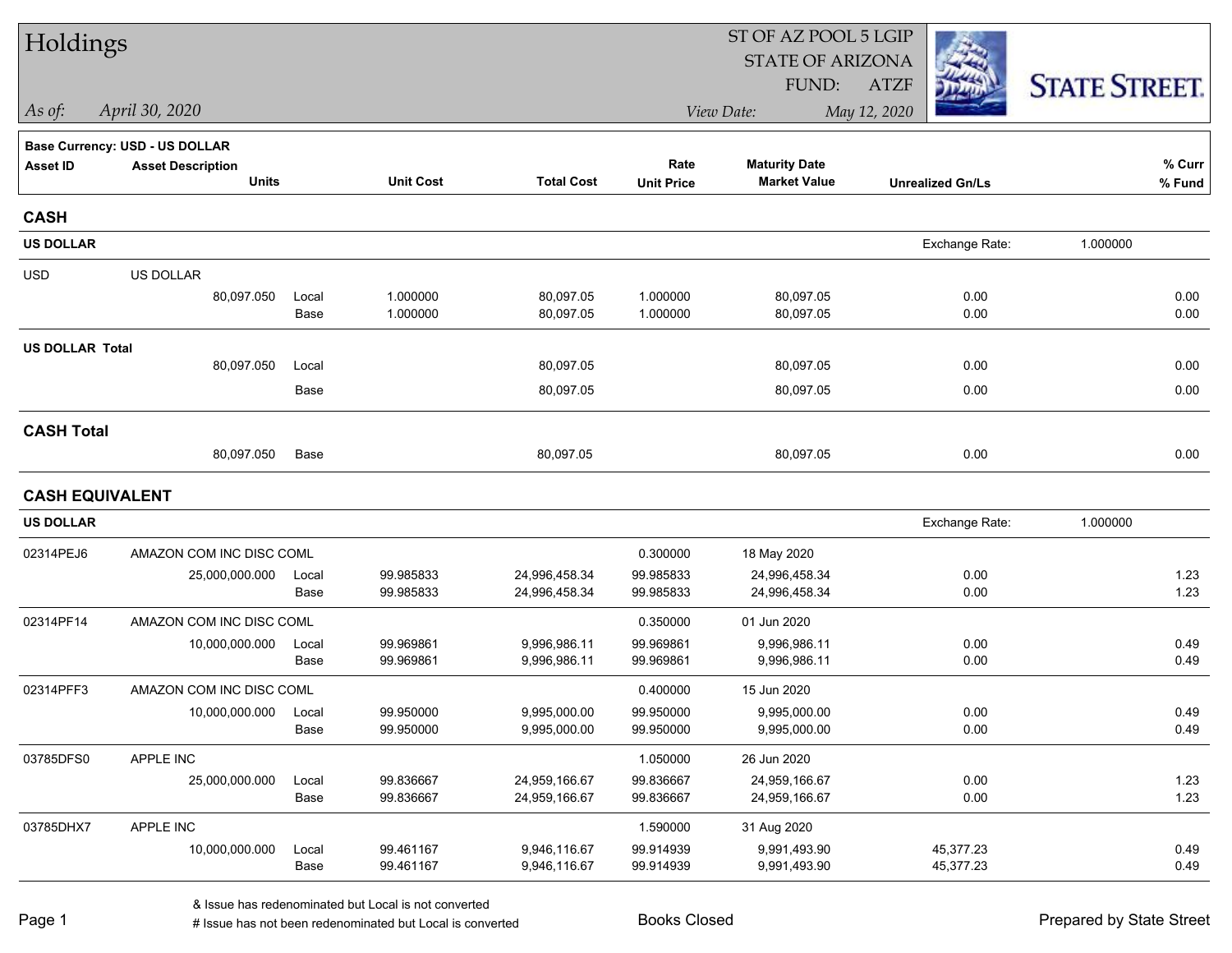| Holdings        |                                       |       |                  |                   |                   | 91 OI 712 I OOL 9 LOID  |                         |                     |
|-----------------|---------------------------------------|-------|------------------|-------------------|-------------------|-------------------------|-------------------------|---------------------|
|                 |                                       |       |                  |                   |                   | <b>STATE OF ARIZONA</b> |                         |                     |
|                 |                                       |       |                  |                   |                   | FUND:                   | <b>ATZF</b>             | <b>STATE STREET</b> |
| As of:          | April 30, 2020                        |       |                  |                   |                   | View Date:              | May 12, 2020            |                     |
|                 | <b>Base Currency: USD - US DOLLAR</b> |       |                  |                   |                   |                         |                         |                     |
| <b>Asset ID</b> | <b>Asset Description</b>              |       |                  |                   | Rate              | <b>Maturity Date</b>    |                         | % Curr              |
|                 | <b>Units</b>                          |       | <b>Unit Cost</b> | <b>Total Cost</b> | <b>Unit Price</b> | <b>Market Value</b>     | <b>Unrealized Gn/Ls</b> | % Fund              |
| 03785DLW4       | APPLE INC                             |       |                  |                   | 1.680000          | 30 Nov 2020             |                         |                     |
|                 | 10,000,000.000                        | Local | 99.006000        | 9,900,600.00      | 99.783450         | 9,978,345.00            | 77,745.00               | 0.49                |
|                 |                                       | Base  | 99.006000        | 9,900,600.00      | 99.783450         | 9,978,345.00            | 77,745.00               | 0.49                |
| 03785DMJ2       | APPLE INC                             |       |                  |                   | 1.700000          | 18 Dec 2020             |                         |                     |
|                 | 10,000,000.000                        | Local | 98.909167        | 9,890,916.67      | 99.752317         | 9,975,231.70            | 84,315.03               | 0.49                |
|                 |                                       | Base  | 98.909167        | 9,890,916.67      | 99.752317         | 9,975,231.70            | 84,315.03               | 0.49                |
| 07644AEC4       | BEDFORD ROW FDG CORP                  |       |                  |                   | 1.630000          | 12 May 2020             |                         |                     |
|                 | 13,590,000.000                        | Local | 99.950194        | 13,583,231.43     | 99.950194         | 13,583,231.43           | 0.00                    | 0.67                |
|                 |                                       | Base  | 99.950194        | 13,583,231.43     | 99.950194         | 13,583,231.43           | 0.00                    | 0.67                |
| 07644AGM0       | BEDFORD ROW FDG CORP                  |       |                  |                   | 1.740000          | 21 Jul 2020             |                         |                     |
|                 | 15,000,000.000                        | Local | 99.608500        | 14,941,275.00     | 99.608500         | 14,941,275.00           | 0.00                    | 0.74                |
|                 |                                       | Base  | 99.608500        | 14,941,275.00     | 99.608500         | 14,941,275.00           | 0.00                    | 0.74                |
| 13738JE55       | CAN AST + CAN LTD JT                  |       |                  |                   | 1.690000          | 05 May 2020             |                         |                     |
|                 | 15,000,000.000                        | Local | 99.981222        | 14,997,183.33     | 99.981222         | 14,997,183.33           | 0.00                    | 0.74                |
|                 |                                       | Base  | 99.981222        | 14,997,183.33     | 99.981222         | 14,997,183.33           | 0.00                    | 0.74                |
| 16677JE44       | CHEVRON CORP                          |       |                  |                   | 1.040000          | 04 May 2020             |                         |                     |
|                 | 22,200,000.000                        | Local | 99.991333        | 22,198,076.00     | 99.991333         | 22,198,076.00           | 0.00                    | 1.09                |
|                 |                                       | Base  | 99.991333        | 22,198,076.00     | 99.991333         | 22,198,076.00           | 0.00                    | 1.09                |
| 16677JHS8       | <b>CHEVRON CORP</b>                   |       |                  |                   | 0.800000          | 26 Aug 2020             |                         |                     |
|                 | 10,000,000.000                        | Local | 99.740000        | 9,974,000.00      | 99.732850         | 9,973,285.00            | $-715.00$               | 0.49                |
|                 |                                       | Base  | 99.740000        | 9,974,000.00      | 99.732850         | 9,973,285.00            | $-715.00$               | 0.49                |
| 16677JJH0       | <b>CHEVRON CORP</b>                   |       |                  |                   | 1.600000          | 17 Sep 2020             |                         |                     |
|                 | 10,000,000.000                        | Local | 99.382222        | 9,938,222.22      | 99.679528         | 9,967,952.80            | 29,730.58               | 0.49                |
|                 |                                       | Base  | 99.382222        | 9,938,222.22      | 99.679528         | 9,967,952.80            | 29,730.58               | 0.49                |
| 19121AF97       | COCA-COLA COMPANY                     |       |                  |                   | 0.880000          | 09 Jun 2020             |                         |                     |
|                 | 25,000,000.000                        | Local | 99.904667        | 24,976,166.67     | 99.904667         | 24,976,166.67           | 0.00                    | 1.23                |
|                 |                                       | Base  | 99.904667        | 24,976,166.67     | 99.904667         | 24,976,166.67           | 0.00                    | 1.23                |
| 19121AFF3       | COCA-COLA COMPANY                     |       |                  |                   | 1.350000          | 15 Jun 2020             |                         |                     |
|                 | 6,100,000.000                         | Local | 99.831250        | 6,089,706.25      | 99.831250         | 6,089,706.25            | 0.00                    | 0.30                |
|                 |                                       | Base  | 99.831250        | 6,089,706.25      | 99.831250         | 6,089,706.25            | 0.00                    | 0.30                |



# $TT$  11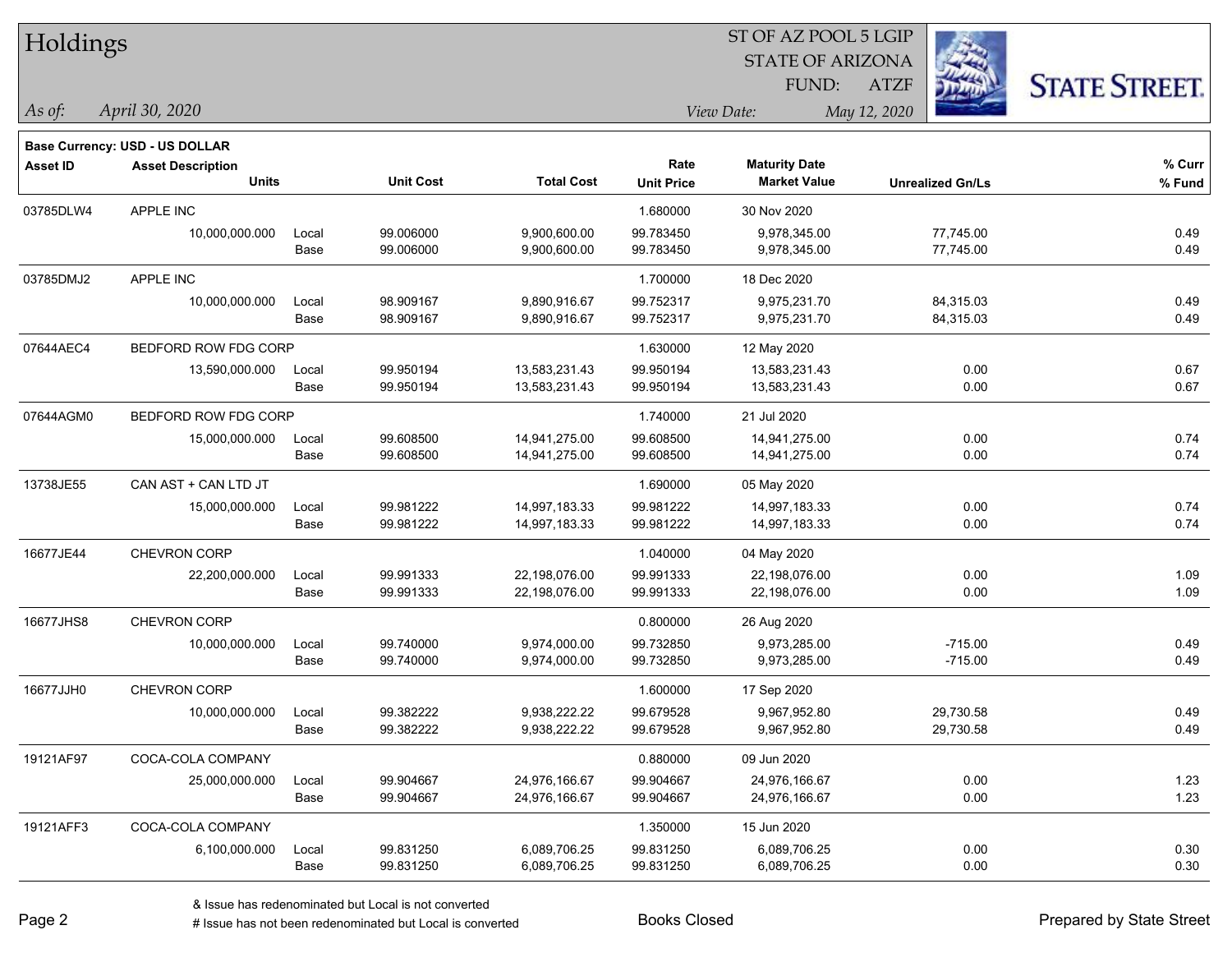| Holdings        |                                          |       |                  |                   |                           |                                             |                         |                      |
|-----------------|------------------------------------------|-------|------------------|-------------------|---------------------------|---------------------------------------------|-------------------------|----------------------|
|                 |                                          |       |                  |                   |                           | <b>STATE OF ARIZONA</b>                     |                         |                      |
|                 |                                          |       |                  |                   |                           | FUND:                                       | <b>ATZF</b>             | <b>STATE STREET.</b> |
| As of:          | April 30, 2020                           |       |                  |                   |                           | View Date:                                  | May 12, 2020            |                      |
|                 |                                          |       |                  |                   |                           |                                             |                         |                      |
|                 | Base Currency: USD - US DOLLAR           |       |                  |                   |                           |                                             |                         |                      |
| <b>Asset ID</b> | <b>Asset Description</b><br><b>Units</b> |       | <b>Unit Cost</b> | <b>Total Cost</b> | Rate<br><b>Unit Price</b> | <b>Maturity Date</b><br><b>Market Value</b> | <b>Unrealized Gn/Ls</b> | % Curr<br>% Fund     |
|                 |                                          |       |                  |                   |                           |                                             |                         |                      |
| 19121AP13       | COCA-COLA COMPANY                        |       |                  |                   | 1.070000                  | 01 Feb 2021                                 |                         |                      |
|                 | 5,000,000.000                            | Local | 99.179667        | 4,958,983.33      | 99.655000                 | 4,982,750.00                                | 23,766.67               | 0.25                 |
|                 |                                          | Base  | 99.179667        | 4,958,983.33      | 99.655000                 | 4,982,750.00                                | 23,766.67               | 0.25                 |
| 2063C0EC2       | CONCORD MIN CPTL CO                      |       |                  |                   | 1.870000                  | 12 May 2020                                 |                         |                      |
|                 | 20,000,000.000                           | Local | 99.942861        | 19,988,572.22     | 99.942861                 | 19,988,572.22                               | 0.00                    | 0.98                 |
|                 |                                          | Base  | 99.942861        | 19,988,572.22     | 99.942861                 | 19,988,572.22                               | 0.00                    | 0.98                 |
| 22599G006       | CREDIT AGRICOLE REPO REPO                |       |                  |                   | 0.010000                  | 01 May 2020                                 |                         |                      |
|                 | 27,906,910.800                           | Local | 100.000000       | 27,906,910.80     | 100.000000                | 27,906,910.80                               | 0.00                    | 1.37                 |
|                 |                                          | Base  | 100.000000       | 27,906,910.80     | 100.000000                | 27,906,910.80                               | 0.00                    | 1.37                 |
| 22845APX2       | CROWN POINT CAP CO.                      |       |                  |                   | 0.978880                  | 08 Jul 2020                                 |                         |                      |
|                 | 20,000,000.000                           | Local | 100.000000       | 20,000,000.00     | 100.000000                | 20,000,000.00                               | 0.00                    | 0.98                 |
|                 |                                          | Base  | 100.000000       | 20,000,000.00     | 100.000000                | 20,000,000.00                               | 0.00                    | 0.98                 |
| 22845AQR4       | CROWN POINT CAP CO.                      |       |                  |                   | 1.111630                  | 05 Nov 2020                                 |                         |                      |
|                 | 10,000,000.000                           | Local | 100.000000       | 10,000,000.00     | 100.000000                | 10,000,000.00                               | 0.00                    | 0.49                 |
|                 |                                          | Base  | 100.000000       | 10,000,000.00     | 100.000000                | 10,000,000.00                               | 0.00                    | 0.49                 |
| 2284K2CK5       | CROWN POINT CAP CO.                      |       |                  |                   | 1.254500                  | 01 Jun 2020                                 |                         |                      |
|                 | 15,000,000.000                           | Local | 100.000000       | 15,000,000.00     | 100.000000                | 15,000,000.00                               | 0.00                    | 0.74                 |
|                 |                                          | Base  | 100.000000       | 15,000,000.00     | 100.000000                | 15,000,000.00                               | 0.00                    | 0.74                 |
| 37737PGT7       | <b>GLAXOSMITHKLINE LLC</b>               |       |                  |                   | 0.600000                  | 27 Jul 2020                                 |                         |                      |
|                 | 15,000,000.000                           | Local | 99.855000        | 14,978,250.00     | 99.855000                 | 14,978,250.00                               | 0.00                    | 0.74                 |
|                 |                                          | Base  | 99.855000        | 14,978,250.00     | 99.855000                 | 14,978,250.00                               | 0.00                    | 0.74                 |
| 37829ACQ9       | <b>GLENCOVE FDG DAC/LLC</b>              |       |                  |                   | 0.637250                  | 23 Oct 2020                                 |                         |                      |
|                 | 10,000,000.000                           | Local | 100.000000       | 10,000,000.00     | 100.000000                | 10,000,000.00                               | 0.00                    | 0.49                 |
|                 |                                          | Base  | 100.000000       | 10,000,000.00     | 100.000000                | 10,000,000.00                               | 0.00                    | 0.49                 |
| 37829ACR7       | <b>GLENCOVE FDG DAC/LLC</b>              |       |                  |                   | 0.840130                  | 27 Oct 2020                                 |                         |                      |
|                 | 10,000,000.000                           | Local | 100.000000       | 10,000,000.00     | 100.000000                | 10,000,000.00                               | 0.00                    | 0.49                 |
|                 |                                          | Base  | 100.000000       | 10,000,000.00     | 100.000000                | 10,000,000.00                               | 0.00                    | 0.49                 |
| 37829ADA3       | <b>GLENCOVE FDG DAC/LLC</b>              |       |                  |                   | 0.868250                  | 13 Nov 2020                                 |                         |                      |
|                 | 15,000,000.000                           | Local | 100.000000       | 15,000,000.00     | 100.000000                | 15,000,000.00                               | 0.00                    | 0.74                 |
|                 |                                          | Base  | 100.000000       | 15,000,000.00     | 100.000000                | 15,000,000.00                               | 0.00                    | 0.74                 |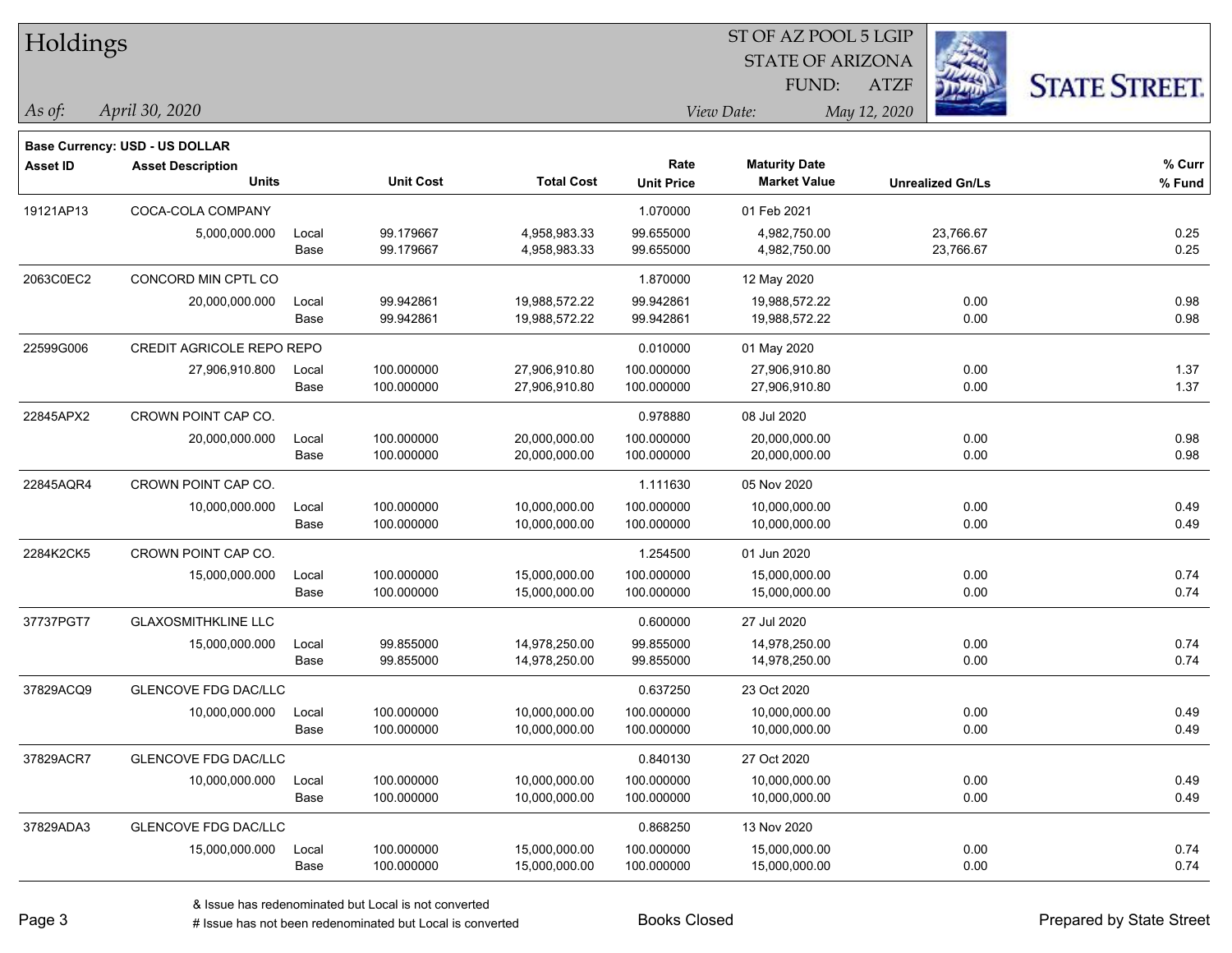| Holdings        |                                                            |       |                  |                   |                   | ST OF AZ POOL 5 LGIP    |              |                         |                      |
|-----------------|------------------------------------------------------------|-------|------------------|-------------------|-------------------|-------------------------|--------------|-------------------------|----------------------|
|                 |                                                            |       |                  |                   |                   | <b>STATE OF ARIZONA</b> |              |                         |                      |
|                 |                                                            |       |                  |                   |                   | FUND:                   | <b>ATZF</b>  |                         | <b>STATE STREET.</b> |
| As of:          | April 30, 2020                                             |       |                  |                   | View Date:        |                         | May 12, 2020 |                         |                      |
|                 |                                                            |       |                  |                   |                   |                         |              |                         |                      |
| <b>Asset ID</b> | Base Currency: USD - US DOLLAR<br><b>Asset Description</b> |       |                  |                   | Rate              | <b>Maturity Date</b>    |              |                         | % Curr               |
|                 | <b>Units</b>                                               |       | <b>Unit Cost</b> | <b>Total Cost</b> | <b>Unit Price</b> | <b>Market Value</b>     |              | <b>Unrealized Gn/Ls</b> | % Fund               |
| 37829ADK1       | <b>GLENCOVE FDG DAC/LLC</b>                                |       |                  |                   | 1.100750          | 14 Oct 2020             |              |                         |                      |
|                 | 15,000,000.000                                             | Local | 100.000000       | 15,000,000.00     | 100.000000        | 15,000,000.00           |              | 0.00                    | 0.74                 |
|                 |                                                            | Base  | 100.000000       | 15,000,000.00     | 100.000000        | 15,000,000.00           |              | 0.00                    | 0.74                 |
| 40588LEV7       | HALKIN FINANCE LLC USC                                     |       |                  |                   | 0.440000          | 29 May 2020             |              |                         |                      |
|                 | 15,000,000.000                                             | Local | 99.965778        | 14,994,866.66     | 99.965778         | 14,994,866.66           |              | 0.00                    | 0.74                 |
|                 |                                                            | Base  | 99.965778        | 14,994,866.66     | 99.965778         | 14,994,866.66           |              | 0.00                    | 0.74                 |
| 40588LF46       | HALKIN FINANCE LLC USC                                     |       |                  |                   | 0.330000          | 04 Jun 2020             |              |                         |                      |
|                 | 15,000,000.000                                             | Local | 99.968833        | 14,995,325.00     | 99.968833         | 14,995,325.00           |              | 0.00                    | 0.74                 |
|                 |                                                            | Base  | 99.968833        | 14,995,325.00     | 99.968833         | 14,995,325.00           |              | 0.00                    | 0.74                 |
| 42786TGL6       | HERSHEY FOODS CORP                                         |       |                  |                   | 0.300000          | 20 Jul 2020             |              |                         |                      |
|                 | 15,000,000.000                                             | Local | 99.933333        | 14,990,000.00     | 99.933333         | 14,990,000.00           |              | 0.00                    | 0.74                 |
|                 |                                                            | Base  | 99.933333        | 14,990,000.00     | 99.933333         | 14,990,000.00           |              | 0.00                    | 0.74                 |
| 45779PE53       | INSTITUTIONAL SECURED                                      |       |                  |                   | 0.380000          | 05 May 2020             |              |                         |                      |
|                 | 11,000,000.000                                             | Local | 99.995778        | 10,999,535.55     | 99.995778         | 10,999,535.55           |              | 0.00                    | 0.54                 |
|                 |                                                            | Base  | 99.995778        | 10,999,535.55     | 99.995778         | 10,999,535.55           |              | 0.00                    | 0.54                 |
| 45779PGD4       | INSTITUTIONAL SECURED                                      |       |                  |                   | 0.950000          | 13 Jul 2020             |              |                         |                      |
|                 | 25,000,000.000                                             | Local | 99.807361        | 24,951,840.28     | 99.807361         | 24,951,840.28           |              | 0.00                    | 1.23                 |
|                 |                                                            | Base  | 99.807361        | 24,951,840.28     | 99.807361         | 24,951,840.28           |              | 0.00                    | 1.23                 |
| 45856WE62       | INTERCONTINENTAL EXCHANGE                                  |       |                  |                   | 1.660000          | 06 May 2020             |              |                         |                      |
|                 | 15,000,000.000                                             | Local | 99.976944        | 14,996,541.67     | 99.976944         | 14,996,541.67           |              | 0.00                    | 0.74                 |
|                 |                                                            | Base  | 99.976944        | 14,996,541.67     | 99.976944         | 14,996,541.67           |              | 0.00                    | 0.74                 |
| 45856WE62       | INTERCONTINENTAL EXCHANGE                                  |       |                  |                   | 1.720000          | 06 May 2020             |              |                         |                      |
|                 | 10,000,000.000                                             | Local | 99.976111        | 9,997,611.11      | 99.976111         | 9,997,611.11            |              | 0.00                    | 0.49                 |
|                 |                                                            | Base  | 99.976111        | 9,997,611.11      | 99.976111         | 9,997,611.11            |              | 0.00                    | 0.49                 |
| 45856WEE5       | INTERCONTINENTAL EXCHANGE                                  |       |                  |                   | 1.700000          | 14 May 2020             |              |                         |                      |
|                 | 10,000,000.000                                             | Local | 99.938611        | 9,993,861.11      | 99.938611         | 9,993,861.11            |              | 0.00                    | 0.49                 |
|                 |                                                            | Base  | 99.938611        | 9,993,861.11      | 99.938611         | 9,993,861.11            |              | 0.00                    | 0.49                 |
| 45856WEV7       | INTERCONTINENTAL EXCHANGE                                  |       |                  |                   | 1.150000          | 29 May 2020             |              |                         |                      |
|                 | 3,000,000.000                                              | Local | 99.910556        | 2,997,316.67      | 99.910556         | 2,997,316.67            |              | 0.00                    | 0.15                 |
|                 |                                                            | Base  | 99.910556        | 2,997,316.67      | 99.910556         | 2,997,316.67            |              | 0.00                    | 0.15                 |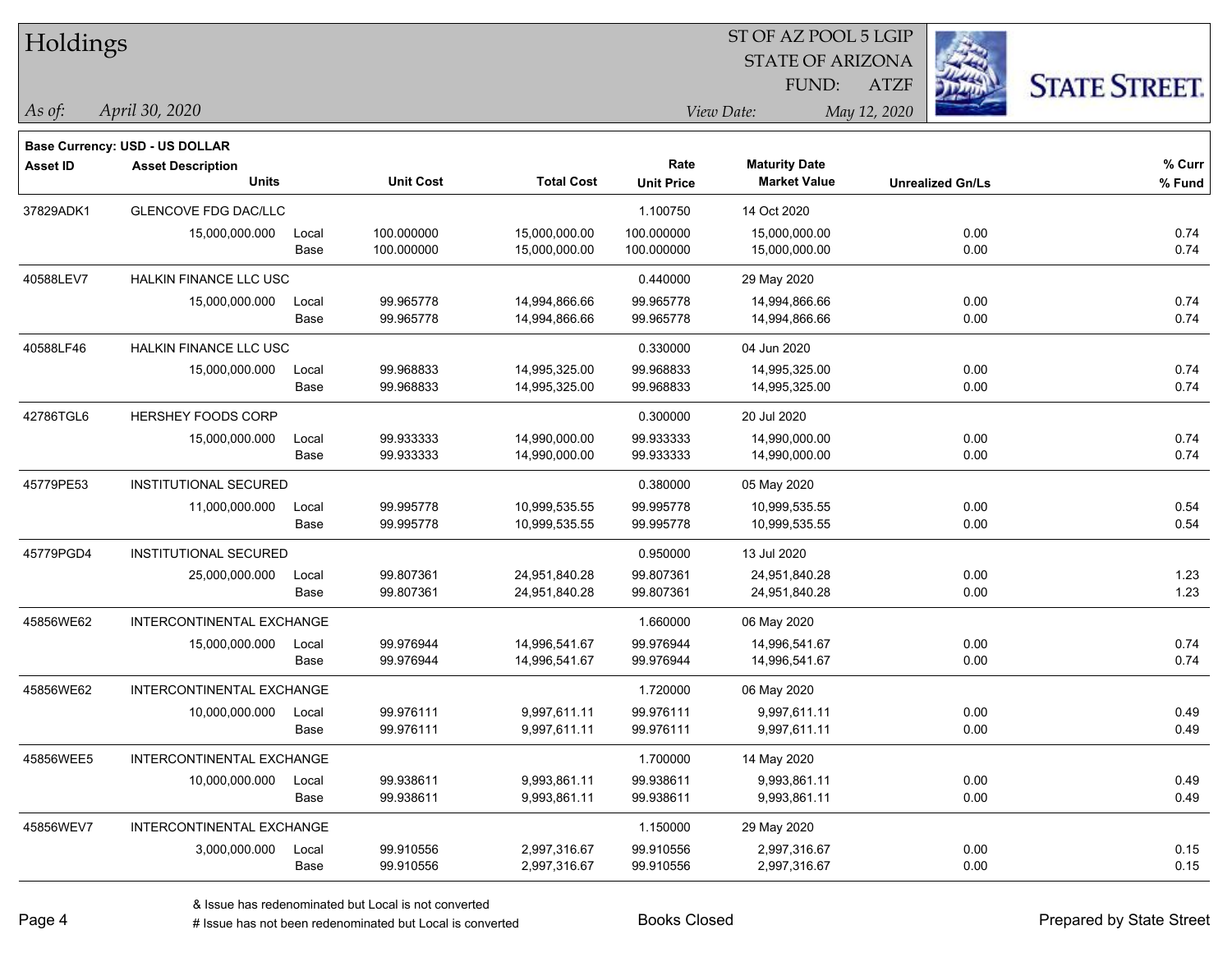| Holdings        |                                                            |       |                  |                   |                   | ST OF AZ POOL 5 LGIP    |                         |      |                      |
|-----------------|------------------------------------------------------------|-------|------------------|-------------------|-------------------|-------------------------|-------------------------|------|----------------------|
|                 |                                                            |       |                  |                   |                   | <b>STATE OF ARIZONA</b> |                         |      |                      |
|                 |                                                            |       |                  |                   |                   | FUND:                   | <b>ATZF</b>             |      | <b>STATE STREET.</b> |
| As of:          | April 30, 2020                                             |       |                  |                   |                   | View Date:              | May 12, 2020            |      |                      |
|                 |                                                            |       |                  |                   |                   |                         |                         |      |                      |
| <b>Asset ID</b> | Base Currency: USD - US DOLLAR<br><b>Asset Description</b> |       |                  |                   | Rate              | <b>Maturity Date</b>    |                         |      | % Curr               |
|                 | <b>Units</b>                                               |       | <b>Unit Cost</b> | <b>Total Cost</b> | <b>Unit Price</b> | <b>Market Value</b>     | <b>Unrealized Gn/Ls</b> |      | % Fund               |
| 45856WFB0       | INTERCONTINENTAL EXCHANGE                                  |       |                  |                   | 0.350000          | 11 Jun 2020             |                         |      |                      |
|                 | 10,250,000.000                                             | Local | 99.960139        | 10,245,914.23     | 99.960139         | 10,245,914.23           |                         | 0.00 | 0.50                 |
|                 |                                                            | Base  | 99.960139        | 10,245,914.23     | 99.960139         | 10,245,914.23           |                         | 0.00 | 0.50                 |
| 45920FEJ3       | INTL BUS MACH CORP                                         |       |                  |                   | 1.150000          | 18 May 2020             |                         |      |                      |
|                 | 20,000,000.000                                             | Local | 99.945694        | 19,989,138.89     | 99.945694         | 19,989,138.89           |                         | 0.00 | 0.98                 |
|                 |                                                            | Base  | 99.945694        | 19,989,138.89     | 99.945694         | 19,989,138.89           |                         | 0.00 | 0.98                 |
| 45920FFF0       | INTL BUS MACH CORP                                         |       |                  |                   | 1.230000          | 15 Jun 2020             |                         |      |                      |
|                 | 10,000,000.000                                             | Local | 99.846250        | 9,984,625.00      | 99.846250         | 9,984,625.00            |                         | 0.00 | 0.49                 |
|                 |                                                            | Base  | 99.846250        | 9,984,625.00      | 99.846250         | 9,984,625.00            |                         | 0.00 | 0.49                 |
| 48802TT47       | <b>KELLS FDG LLC</b>                                       |       |                  |                   | 1.680000          | 26 May 2020             |                         |      |                      |
|                 | 20,000,000.000                                             | Local | 99.883333        | 19,976,666.67     | 99.883333         | 19,976,666.67           |                         | 0.00 | 0.98                 |
|                 |                                                            | Base  | 99.883333        | 19,976,666.67     | 99.883333         | 19,976,666.67           |                         | 0.00 | 0.98                 |
| 48802TU86       | <b>KELLS FDG LLC</b>                                       |       |                  |                   | 0.930000          | 27 Jul 2020             |                         |      |                      |
|                 | 5,000,000.000                                              | Local | 99.775250        | 4,988,762.50      | 99.775250         | 4,988,762.50            |                         | 0.00 | 0.25                 |
|                 |                                                            | Base  | 99.775250        | 4,988,762.50      | 99.775250         | 4,988,762.50            |                         | 0.00 | 0.25                 |
| 48802TV36       | KELLS FDG LLC                                              |       |                  |                   | 0.400000          | 29 Jun 2020             |                         |      |                      |
|                 | 20,000,000.000                                             | Local | 99.934444        | 19,986,888.89     | 99.934444         | 19,986,888.89           |                         | 0.00 | 0.98                 |
|                 |                                                            | Base  | 99.934444        | 19,986,888.89     | 99.934444         | 19,986,888.89           |                         | 0.00 | 0.98                 |
| 48803MQT9       | <b>KELLS FDG LLC</b>                                       |       |                  |                   | 1.650000          | 08 Jun 2020             |                         |      |                      |
|                 | 5,000,000.000                                              | Local | 99.848750        | 4,992,437.50      | 99.848750         | 4,992,437.50            |                         | 0.00 | 0.25                 |
|                 |                                                            | Base  | 99.848750        | 4,992,437.50      | 99.848750         | 4,992,437.50            |                         | 0.00 | 0.25                 |
| 56274LE42       | MANHATTAN ASSET FDG.                                       |       |                  |                   | 1.670000          | 04 May 2020             |                         |      |                      |
|                 | 10,000,000.000                                             | Local | 99.986083        | 9,998,608.33      | 99.986083         | 9,998,608.33            |                         | 0.00 | 0.49                 |
|                 |                                                            | Base  | 99.986083        | 9,998,608.33      | 99.986083         | 9,998,608.33            |                         | 0.00 | 0.49                 |
| 56274LEB6       | MANHATTAN ASSET FDG.                                       |       |                  |                   | 1.660000          | 11 May 2020             |                         |      |                      |
|                 | 7,538,000.000                                              | Local | 99.953889        | 7,534,524.14      | 99.953889         | 7,534,524.14            |                         | 0.00 | 0.37                 |
|                 |                                                            | Base  | 99.953889        | 7,534,524.14      | 99.953889         | 7,534,524.14            |                         | 0.00 | 0.37                 |
| 58934AGQ3       | MERCK & CO. INC                                            |       |                  |                   | 0.230000          | 24 Jul 2020             |                         |      |                      |
|                 | 25,000,000.000                                             | Local | 99.946333        | 24,986,583.33     | 99.946333         | 24,986,583.33           |                         | 0.00 | 1.23                 |
|                 |                                                            | Base  | 99.946333        | 24,986,583.33     | 99.946333         | 24,986,583.33           |                         | 0.00 | 1.23                 |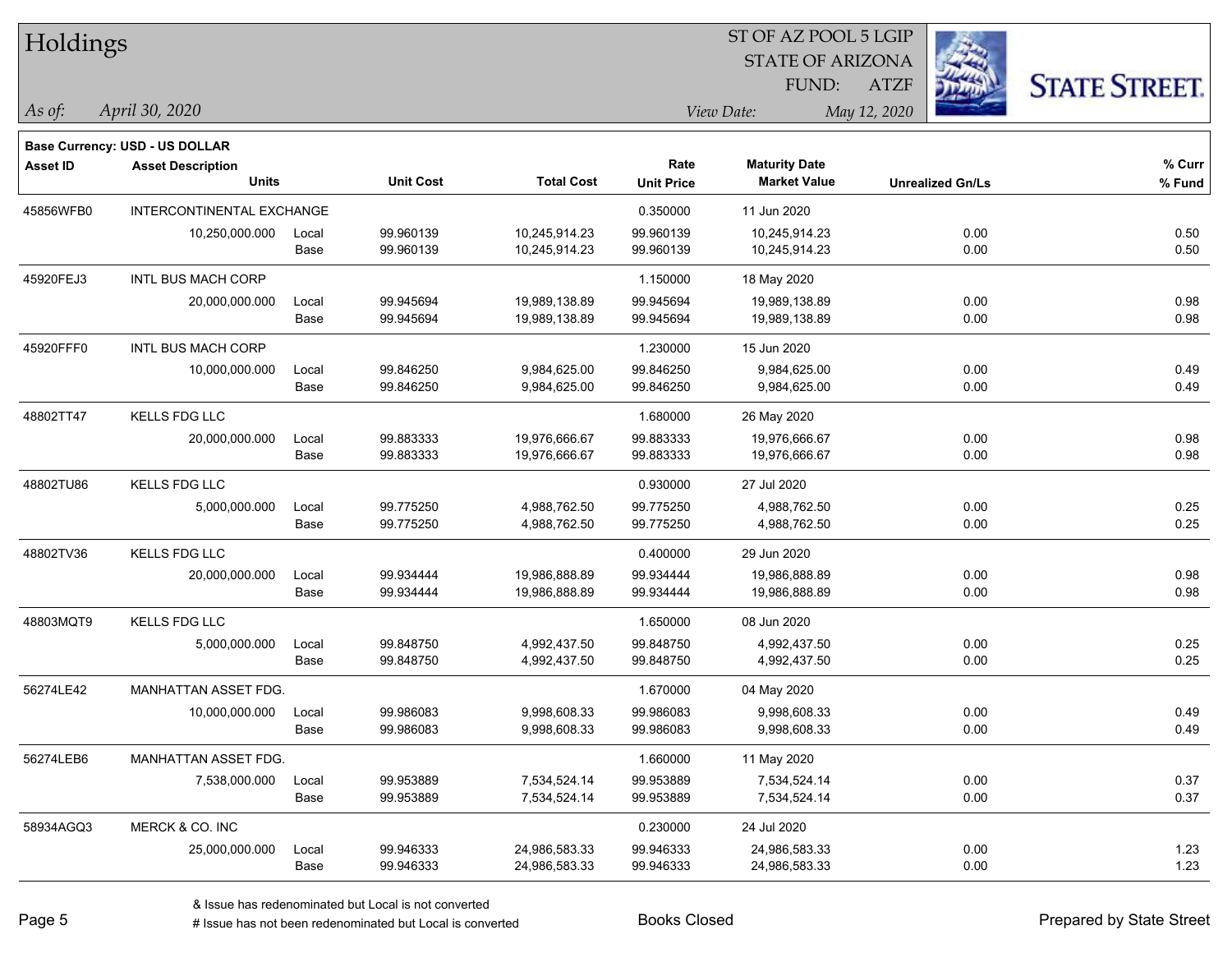| Holdings        |                                          |               |                  |                   |                           | ST OF AZ POOL 5 LGIP                        |                         |                      |
|-----------------|------------------------------------------|---------------|------------------|-------------------|---------------------------|---------------------------------------------|-------------------------|----------------------|
|                 |                                          |               |                  |                   |                           | <b>STATE OF ARIZONA</b>                     |                         |                      |
|                 |                                          |               |                  |                   |                           | FUND:                                       | <b>ATZF</b>             | <b>STATE STREET.</b> |
| As of:          | April 30, 2020                           |               |                  |                   |                           | View Date:                                  | May 12, 2020            |                      |
|                 |                                          |               |                  |                   |                           |                                             |                         |                      |
|                 | Base Currency: USD - US DOLLAR           |               |                  |                   |                           |                                             |                         |                      |
| <b>Asset ID</b> | <b>Asset Description</b><br><b>Units</b> |               | <b>Unit Cost</b> | <b>Total Cost</b> | Rate<br><b>Unit Price</b> | <b>Maturity Date</b><br><b>Market Value</b> | <b>Unrealized Gn/Ls</b> | % Curr<br>% Fund     |
|                 | MERCK & CO. INC                          |               |                  |                   |                           |                                             |                         |                      |
| 58934AHJ8       | 15,000,000.000                           |               | 99.924306        | 14,988,645.83     | 0.250000<br>99.924306     | 18 Aug 2020<br>14,988,645.83                | 0.00                    | 0.74                 |
|                 |                                          | Local<br>Base | 99.924306        | 14,988,645.83     | 99.924306                 | 14,988,645.83                               | 0.00                    | 0.74                 |
| 58934AHM1       | MERCK & CO. INC                          |               |                  |                   | 0.250000                  | 21 Aug 2020                                 |                         |                      |
|                 | 10,000,000.000                           |               | 99.922222        | 9,992,222.22      | 99.922222                 | 9,992,222.22                                | 0.00                    | 0.49                 |
|                 |                                          | Local<br>Base | 99.922222        | 9,992,222.22      | 99.922222                 | 9,992,222.22                                | 0.00                    | 0.49                 |
| 59157TE58       | METLIFE SHORT TERM FDG                   |               |                  |                   | 1.380000                  | 05 May 2020                                 |                         |                      |
|                 | 15,000,000.000                           | Local         | 99.984667        | 14,997,700.00     | 99.984667                 | 14,997,700.00                               | 0.00                    | 0.74                 |
|                 |                                          | Base          | 99.984667        | 14,997,700.00     | 99.984667                 | 14,997,700.00                               | 0.00                    | 0.74                 |
| 59157TG64       | METLIFE SHORT TERM FDG                   |               |                  |                   | 0.850000                  | 06 Jul 2020                                 |                         |                      |
|                 | 15,000,000.000                           | Local         | 99.844167        | 14,976,625.00     | 99.844167                 | 14,976,625.00                               | 0.00                    | 0.74                 |
|                 |                                          | Base          | 99.844167        | 14,976,625.00     | 99.844167                 | 14,976,625.00                               | 0.00                    | 0.74                 |
| 63763PEF2       | NATIONAL SECS CLEARING                   |               |                  |                   | 1.650000                  | 15 May 2020                                 |                         |                      |
|                 | 15,000,000.000                           | Local         | 99.935833        | 14,990,375.00     | 99.935833                 | 14,990,375.00                               | 0.00                    | 0.74                 |
|                 |                                          | Base          | 99.935833        | 14,990,375.00     | 99.935833                 | 14,990,375.00                               | 0.00                    | 0.74                 |
| 63763PES4       | NATIONAL SECS CLEARING                   |               |                  |                   | 0.970000                  | 26 May 2020                                 |                         |                      |
|                 | 13,000,000.000                           | Local         | 99.932639        | 12,991,243.05     | 99.932639                 | 12,991,243.05                               | 0.00                    | 0.64                 |
|                 |                                          | Base          | 99.932639        | 12,991,243.05     | 99.932639                 | 12,991,243.05                               | 0.00                    | 0.64                 |
| 63763PFP9       | NATIONAL SECS CLEARING                   |               |                  |                   | 1.000000                  | 23 Jun 2020                                 |                         |                      |
|                 | 16,730,000.000                           | Local         | 99.852778        | 16,705,369.72     | 99.852778                 | 16,705,369.72                               | 0.00                    | 0.82                 |
|                 |                                          | Base          | 99.852778        | 16,705,369.72     | 99.852778                 | 16,705,369.72                               | 0.00                    | 0.82                 |
| 64105GGX6       | NESTLE CAP CORP                          |               |                  |                   | 0.240000                  | 31 Jul 2020                                 |                         |                      |
|                 | 15,000,000.000                           | Local         | 99.939333        | 14,990,900.00     | 99.939333                 | 14,990,900.00                               | 0.00                    | 0.74                 |
|                 |                                          | Base          | 99.939333        | 14,990,900.00     | 99.939333                 | 14,990,900.00                               | 0.00                    | 0.74                 |
| 64105RED8       | NESTLE FIN FRANCE S.                     |               |                  |                   | 1.630000                  | 13 May 2020                                 |                         |                      |
|                 | 10,000,000.000                           | Local         | 99.945667        | 9,994,566.67      | 99.945667                 | 9,994,566.67                                | 0.00                    | 0.49                 |
|                 |                                          | Base          | 99.945667        | 9,994,566.67      | 99.945667                 | 9,994,566.67                                | 0.00                    | 0.49                 |
| 64951WEB6       | NEW YORK LFE CAP COR                     |               |                  |                   | 0.700000                  | 11 May 2020                                 |                         |                      |
|                 | 15,000,000.000                           | Local         | 99.980556        | 14,997,083.33     | 99.980556                 | 14,997,083.33                               | 0.00                    | 0.74                 |
|                 |                                          | Base          | 99.980556        | 14,997,083.33     | 99.980556                 | 14,997,083.33                               | 0.00                    | 0.74                 |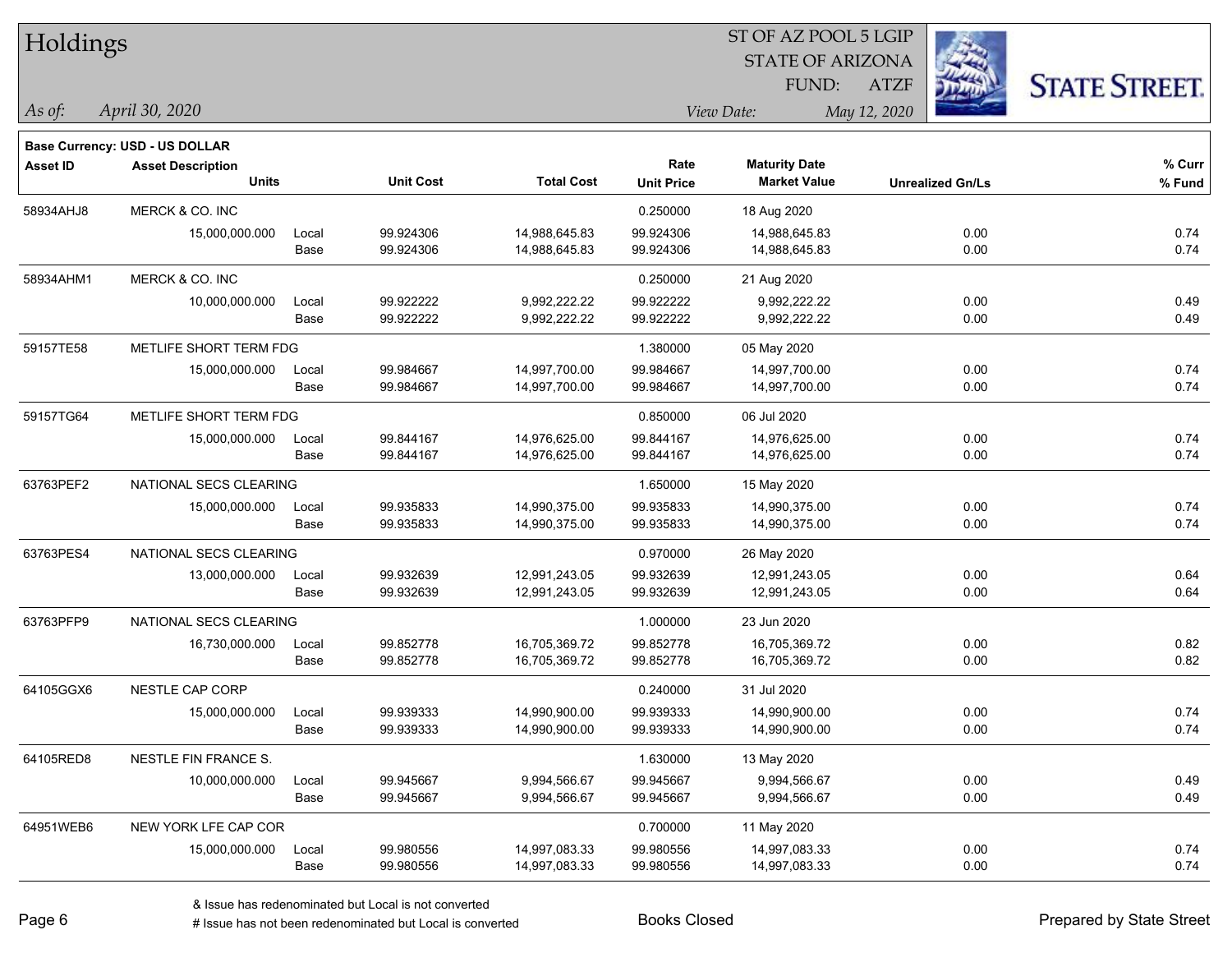| Holdings        |                                       |       |                  |                   |                   |                         |                         |                      |
|-----------------|---------------------------------------|-------|------------------|-------------------|-------------------|-------------------------|-------------------------|----------------------|
|                 |                                       |       |                  |                   |                   | <b>STATE OF ARIZONA</b> |                         |                      |
|                 |                                       |       |                  |                   |                   | FUND:                   | <b>ATZF</b>             | <b>STATE STREET.</b> |
| $\vert$ As of:  | April 30, 2020                        |       |                  |                   | View Date:        |                         | May 12, 2020            |                      |
|                 | <b>Base Currency: USD - US DOLLAR</b> |       |                  |                   |                   |                         |                         |                      |
| <b>Asset ID</b> | <b>Asset Description</b>              |       |                  |                   | Rate              | <b>Maturity Date</b>    |                         | % Curr               |
|                 | <b>Units</b>                          |       | <b>Unit Cost</b> | <b>Total Cost</b> | <b>Unit Price</b> | <b>Market Value</b>     | <b>Unrealized Gn/Ls</b> | % Fund               |
| 64951WFC3       | NEW YORK LFE CAP COR                  |       |                  |                   | 0.980000          | 12 Jun 2020             |                         |                      |
|                 | 9,153,000.000                         | Local | 99.885667        | 9,142,535.07      | 99.885667         | 9,142,535.07            | 0.00                    | 0.45                 |
|                 |                                       | Base  | 99.885667        | 9,142,535.07      | 99.885667         | 9,142,535.07            | 0.00                    | 0.45                 |
| 66844CF25       | NORTHWESTERN UNIVERS                  |       |                  |                   | 1.450000          | 02 Jun 2020             |                         |                      |
|                 | 10,000,000.000                        | Local | 99.871111        | 9,987,111.11      | 99.871111         | 9,987,111.11            | 0.00                    | 0.49                 |
|                 |                                       | Base  | 99.871111        | 9,987,111.11      | 99.871111         | 9,987,111.11            | 0.00                    | 0.49                 |
| 66844CF58       | NORTHWESTERN UNIVERS                  |       |                  |                   | 0.780000          | 05 Jun 2020             |                         |                      |
|                 | 10,000,000.000                        | Local | 99.924167        | 9,992,416.67      | 99.924167         | 9,992,416.67            | 0.00                    | 0.49                 |
|                 |                                       | Base  | 99.924167        | 9,992,416.67      | 99.924167         | 9,992,416.67            | 0.00                    | 0.49                 |
| 66844CFQ2       | NORTHWESTERN UNIVERS                  |       |                  |                   | 1.600000          | 24 Jun 2020             |                         |                      |
|                 | 20,000,000.000                        | Local | 99.760000        | 19,952,000.00     | 99.760000         | 19,952,000.00           | 0.00                    | 0.98                 |
|                 |                                       | Base  | 99.760000        | 19,952,000.00     | 99.760000         | 19,952,000.00           | 0.00                    | 0.98                 |
| 66844CGF5       | NORTHWESTERN UNIVERS                  |       |                  |                   | 0.800000          | 15 Jul 2020             |                         |                      |
|                 | 10,000,000.000                        | Local | 99.833333        | 9,983,333.33      | 99.833333         | 9,983,333.33            | 0.00                    | 0.49                 |
|                 |                                       | Base  | 99.833333        | 9,983,333.33      | 99.833333         | 9,983,333.33            | 0.00                    | 0.49                 |
| 67983TE44       | OLD LINE FUNDING LLC                  |       |                  |                   | 1.850000          | 04 May 2020             |                         |                      |
|                 | 10,000,000.000                        | Local | 99.984583        | 9,998,458.33      | 99.984583         | 9,998,458.33            | 0.00                    | 0.49                 |
|                 |                                       | Base  | 99.984583        | 9,998,458.33      | 99.984583         | 9,998,458.33            | 0.00                    | 0.49                 |
| 71708EFB6       | PFIZER INC                            |       |                  |                   | 0.970000          | 11 Jun 2020             |                         |                      |
|                 | 20,000,000.000                        | Local | 99.889528        | 19,977,905.56     | 99.889528         | 19,977,905.56           | 0.00                    | 0.98                 |
|                 |                                       | Base  | 99.889528        | 19,977,905.56     | 99.889528         | 19,977,905.56           | 0.00                    | 0.98                 |
| 71708EFC4       | PFIZER INC                            |       |                  |                   | 1.630000          | 12 Jun 2020             |                         |                      |
|                 | 10,000,000.000                        | Local | 99.809833        | 9,980,983.33      | 99.809833         | 9,980,983.33            | 0.00                    | 0.49                 |
|                 |                                       | Base  | 99.809833        | 9,980,983.33      | 99.809833         | 9,980,983.33            | 0.00                    | 0.49                 |
| 71708EFV2       | PFIZER INC                            |       |                  |                   | 1.640000          | 29 Jun 2020             |                         |                      |
|                 | 20,000,000.000                        | Local | 99.731222        | 19,946,244.44     | 99.731222         | 19,946,244.44           | 0.00                    | 0.98                 |
|                 |                                       | Base  | 99.731222        | 19,946,244.44     | 99.731222         | 19,946,244.44           | 0.00                    | 0.98                 |
| 74271TFB4       | PROCTOR GAMBLE AND CO                 |       |                  |                   | 0.850000          | 11 Jun 2020             |                         |                      |
|                 | 20,000,000.000                        | Local | 99.903194        | 19,980,638.89     | 99.903194         | 19,980,638.89           | 0.00                    | 0.98                 |
|                 |                                       | Base  | 99.903194        | 19,980,638.89     | 99.903194         | 19,980,638.89           | 0.00                    | 0.98                 |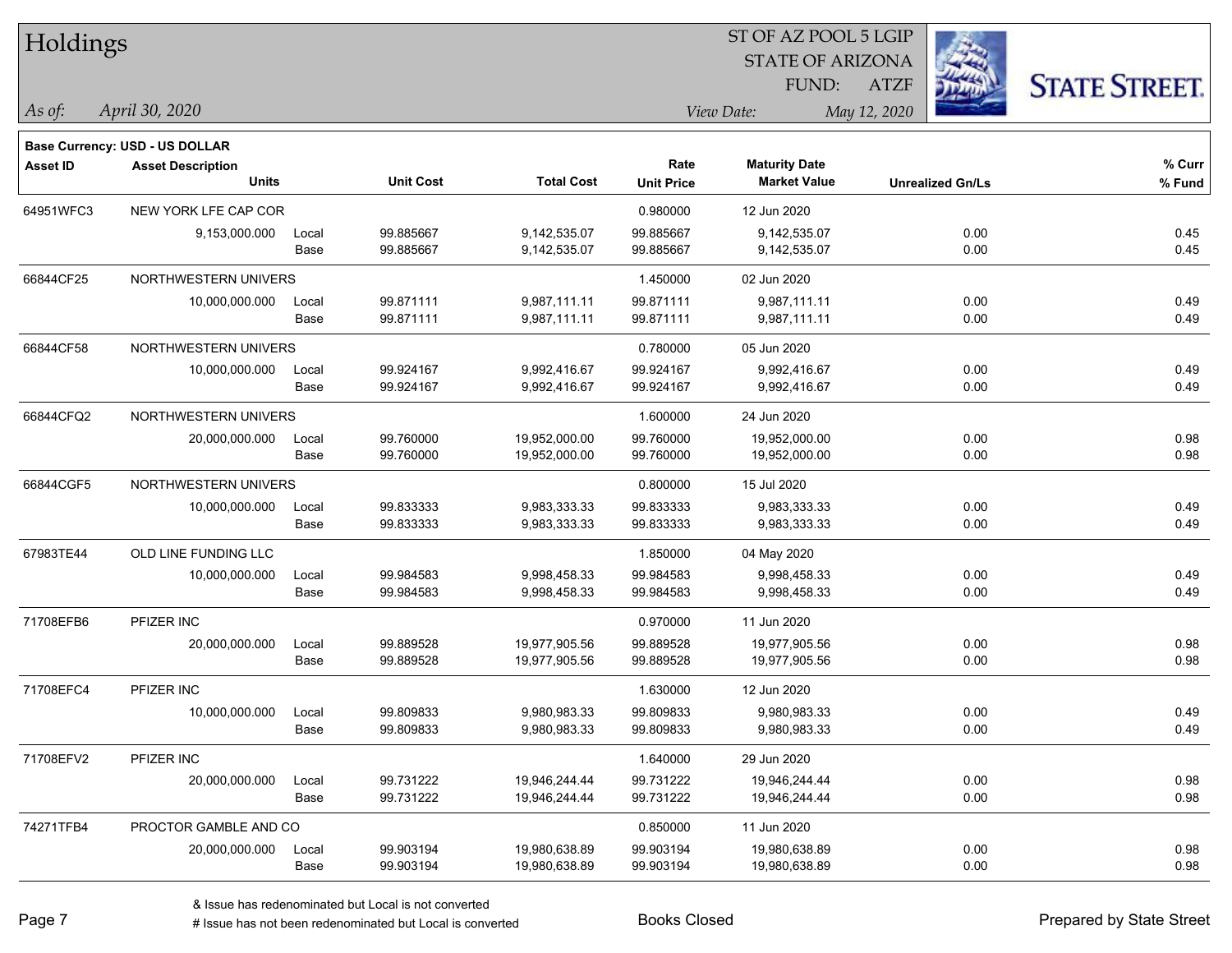| Holdings        |                                          |       |                  |                   |                           | ST OF AZ POOL 5 LGIP                        |                         |                      |
|-----------------|------------------------------------------|-------|------------------|-------------------|---------------------------|---------------------------------------------|-------------------------|----------------------|
|                 |                                          |       |                  |                   |                           | <b>STATE OF ARIZONA</b>                     |                         |                      |
|                 |                                          |       |                  |                   |                           | FUND:                                       | <b>ATZF</b>             | <b>STATE STREET.</b> |
| As of:          | April 30, 2020                           |       |                  |                   |                           | View Date:                                  | May 12, 2020            |                      |
|                 |                                          |       |                  |                   |                           |                                             |                         |                      |
|                 | Base Currency: USD - US DOLLAR           |       |                  |                   |                           |                                             |                         |                      |
| <b>Asset ID</b> | <b>Asset Description</b><br><b>Units</b> |       | <b>Unit Cost</b> | <b>Total Cost</b> | Rate<br><b>Unit Price</b> | <b>Maturity Date</b><br><b>Market Value</b> | <b>Unrealized Gn/Ls</b> | % Curr<br>$%$ Fund   |
| 77119LEM7       | ROCHE HOLDING INC                        |       |                  |                   | 0.150000                  | 21 May 2020                                 |                         |                      |
|                 | 10,000,000.000                           | Local | 99.991667        | 9,999,166.66      | 99.991667                 | 9,999,166.66                                | 0.00                    | 0.49                 |
|                 |                                          | Base  | 99.991667        | 9,999,166.66      | 99.991667                 | 9,999,166.66                                | 0.00                    | 0.49                 |
| 77119LEN5       | ROCHE HOLDING INC                        |       |                  |                   | 0.210000                  | 22 May 2020                                 |                         |                      |
|                 | 25,000,000.000                           | Local | 99.987750        | 24,996,937.50     | 99.987750                 | 24,996,937.50                               | 0.00                    | 1.23                 |
|                 |                                          | Base  | 99.987750        | 24,996,937.50     | 99.987750                 | 24,996,937.50                               | 0.00                    | 1.23                 |
| 77119LF53       | ROCHE HOLDING INC                        |       |                  |                   | 0.250000                  | 05 Jun 2020                                 |                         |                      |
|                 | 10,000,000.000                           | Local | 99.975695        | 9,997,569.45      | 99.975695                 | 9,997,569.45                                | 0.00                    | 0.49                 |
|                 |                                          | Base  | 99.975695        | 9,997,569.45      | 99.975695                 | 9,997,569.45                                | 0.00                    | 0.49                 |
| 82124LEV0       | SHEFFIELD RECEIVABLE                     |       |                  |                   | 1.640000                  | 29 May 2020                                 |                         |                      |
|                 | 15,000,000.000                           | Local | 99.872444        | 14,980,866.67     | 99.872444                 | 14,980,866.67                               | 0.00                    | 0.74                 |
|                 |                                          | Base  | 99.872444        | 14,980,866.67     | 99.872444                 | 14,980,866.67                               | 0.00                    | 0.74                 |
| 8225X2F17       | SHELL INTNL FNC B.V                      |       |                  |                   | 2.010000                  | 01 Jun 2020                                 |                         |                      |
|                 | 10,000,000.000                           | Local | 99.826917        | 9,982,691.67      | 99.826917                 | 9,982,691.67                                | 0.00                    | 0.49                 |
|                 |                                          | Base  | 99.826917        | 9,982,691.67      | 99.826917                 | 9,982,691.67                                | 0.00                    | 0.49                 |
| 8225X2FR0       | SHELL INTNL FNC B.V                      |       |                  |                   | 1.740000                  | 25 Jun 2020                                 |                         |                      |
|                 | 4,000,000.000                            | Local | 99.734167        | 3,989,366.67      | 99.734167                 | 3,989,366.67                                | 0.00                    | 0.20                 |
|                 |                                          | Base  | 99.734167        | 3,989,366.67      | 99.734167                 | 3,989,366.67                                | 0.00                    | 0.20                 |
| 8225X2FV1       | SHELL INTNL FNC B.V                      |       |                  |                   | 1.710000                  | 29 Jun 2020                                 |                         |                      |
|                 | 5,000,000.000                            | Local | 99.719750        | 4,985,987.50      | 99.719750                 | 4,985,987.50                                | 0.00                    | 0.25                 |
|                 |                                          | Base  | 99.719750        | 4,985,987.50      | 99.719750                 | 4,985,987.50                                | 0.00                    | 0.25                 |
| 8225X2FW9       | SHELL INTNL FNC B.V                      |       |                  |                   | 1.720000                  | 30 Jun 2020                                 |                         |                      |
|                 | 3,000,000.000                            | Local | 99.713333        | 2,991,400.00      | 99.713333                 | 2,991,400.00                                | 0.00                    | 0.15                 |
|                 |                                          | Base  | 99.713333        | 2,991,400.00      | 99.713333                 | 2,991,400.00                                | 0.00                    | 0.15                 |
| 8225X2HX5       | SHELL INTNL FNC B.V                      |       |                  |                   | 1.635000                  | 31 Aug 2020                                 |                         |                      |
|                 | 4,000,000.000                            | Local | 99.445917        | 3,977,836.67      | 99.565883                 | 3,982,635.32                                | 4,798.65                | 0.20                 |
|                 |                                          | Base  | 99.445917        | 3,977,836.67      | 99.565883                 | 3,982,635.32                                | 4,798.65                | 0.20                 |
| 8225X2JU9       | SHELL INTNL FNC B.V                      |       |                  |                   | 1.770000                  | 28 Sep 2020                                 |                         |                      |
|                 | 10,000,000.000                           | Local | 99.262500        | 9,926,250.00      | 99.458333                 | 9,945,833.30                                | 19,583.30               | 0.49                 |
|                 |                                          | Base  | 99.262500        | 9,926,250.00      | 99.458333                 | 9,945,833.30                                | 19,583.30               | 0.49                 |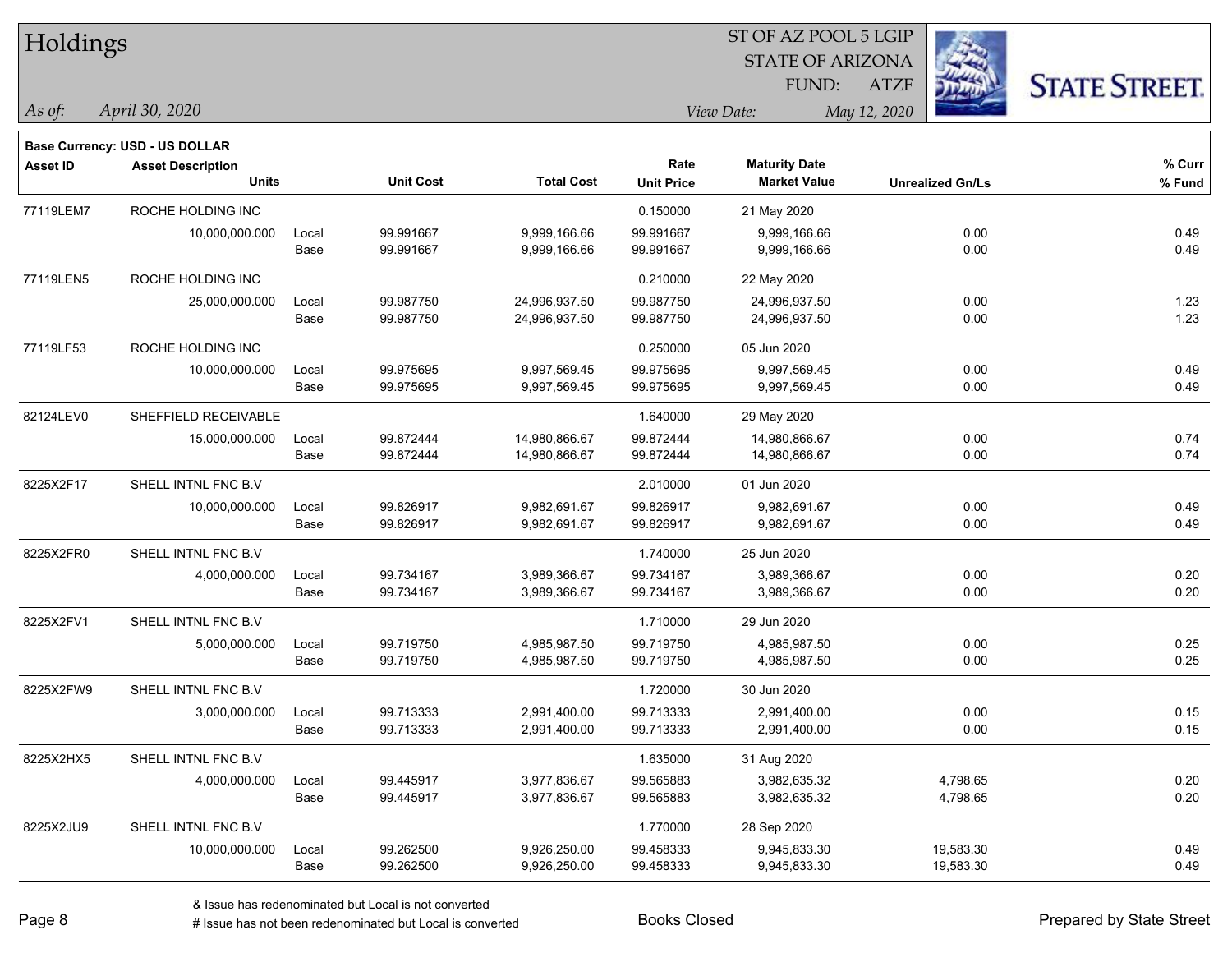| Holdings        |                                          |       |                  |                   | ST OF AZ POOL 5 LGIP      |                                             |                         |                      |  |  |
|-----------------|------------------------------------------|-------|------------------|-------------------|---------------------------|---------------------------------------------|-------------------------|----------------------|--|--|
|                 |                                          |       |                  |                   |                           | <b>STATE OF ARIZONA</b>                     |                         |                      |  |  |
|                 |                                          |       |                  |                   |                           | FUND:                                       | <b>ATZF</b>             | <b>STATE STREET.</b> |  |  |
| As of:          | April 30, 2020                           |       |                  |                   |                           | View Date:                                  | May 12, 2020            |                      |  |  |
|                 |                                          |       |                  |                   |                           |                                             |                         |                      |  |  |
|                 | Base Currency: USD - US DOLLAR           |       |                  |                   |                           |                                             |                         |                      |  |  |
| <b>Asset ID</b> | <b>Asset Description</b><br><b>Units</b> |       | <b>Unit Cost</b> | <b>Total Cost</b> | Rate<br><b>Unit Price</b> | <b>Maturity Date</b><br><b>Market Value</b> | <b>Unrealized Gn/Ls</b> | $%$ Curr<br>% Fund   |  |  |
| 88602TFB4       | THUNDER BAY FNDNG LLC                    |       |                  |                   | 1.650000                  | 11 Jun 2020                                 |                         |                      |  |  |
|                 | 20,000,000.000                           | Local | 99.812083        | 19,962,416.67     | 99.812083                 | 19,962,416.67                               | 0.00                    | 0.98                 |  |  |
|                 |                                          | Base  | 99.812083        | 19,962,416.67     | 99.812083                 | 19,962,416.67                               | 0.00                    | 0.98                 |  |  |
| 89114NF83       | TORONTO-DOMINION                         |       |                  |                   | 1.780000                  | 08 May 2020                                 |                         |                      |  |  |
|                 | 10,000,000.000                           | Local | 100.000000       | 10,000,000.00     | 100.000000                | 10,000,000.00                               | 0.00                    | 0.49                 |  |  |
|                 |                                          | Base  | 100.000000       | 10,000,000.00     | 100.000000                | 10,000,000.00                               | 0.00                    | 0.49                 |  |  |
| 89119AF29       | <b>TORONTO DOMINION BANK</b>             |       |                  |                   | 1.800000                  | 02 Jun 2020                                 |                         |                      |  |  |
|                 | 20,000,000.000                           | Local | 99.840000        | 19,968,000.00     | 99.840000                 | 19,968,000.00                               | 0.00                    | 0.98                 |  |  |
|                 |                                          | Base  | 99.840000        | 19,968,000.00     | 99.840000                 | 19,968,000.00                               | 0.00                    | 0.98                 |  |  |
| 89233A4V8       | <b>TOYOTA MOTOR CREDIT</b>               |       |                  |                   | 0.737250                  | 23 Jun 2020                                 |                         |                      |  |  |
|                 | 20,000,000.000                           | Local | 100.000000       | 20,000,000.00     | 100.000000                | 20,000,000.00                               | 0.00                    | 0.98                 |  |  |
|                 |                                          | Base  | 100.000000       | 20,000,000.00     | 100.000000                | 20,000,000.00                               | 0.00                    | 0.98                 |  |  |
| 89233GFJ0       | <b>TOYOTA MOTOR CREDIT</b>               |       |                  |                   | 0.820000                  | 18 Jun 2020                                 |                         |                      |  |  |
|                 | 20,000,000.000                           | Local | 99.890667        | 19,978,133.33     | 99.890667                 | 19,978,133.33                               | 0.00                    | 0.98                 |  |  |
|                 |                                          | Base  | 99.890667        | 19,978,133.33     | 99.890667                 | 19,978,133.33                               | 0.00                    | 0.98                 |  |  |
| 89233GGH3       | TOYOTA MOTOR CREDIT                      |       |                  |                   | 0.800000                  | 17 Jul 2020                                 |                         |                      |  |  |
|                 | 10,000,000.000                           | Local | 99.828889        | 9,982,888.89      | 99.828889                 | 9,982,888.89                                | 0.00                    | 0.49                 |  |  |
|                 |                                          | Base  | 99.828889        | 9,982,888.89      | 99.828889                 | 9,982,888.89                                | 0.00                    | 0.49                 |  |  |
| 90328AF32       | <b>USAA CAPITAL CORP</b>                 |       |                  |                   | 1.000000                  | 03 Jun 2020                                 |                         |                      |  |  |
|                 | 25,000,000.000                           | Local | 99.908333        | 24,977,083.33     | 99.908333                 | 24,977,083.33                               | 0.00                    | 1.23                 |  |  |
|                 |                                          | Base  | 99.908333        | 24,977,083.33     | 99.908333                 | 24,977,083.33                               | 0.00                    | 1.23                 |  |  |
| 91058TE10       | UNITED HEALTHCARE CO                     |       |                  |                   | 1.100000                  | 01 May 2020                                 |                         |                      |  |  |
|                 | 5,000,000.000                            | Local | 100.000000       | 5,000,000.00      | 100.000000                | 5,000,000.00                                | 0.00                    | 0.25                 |  |  |
|                 |                                          | Base  | 100.000000       | 5,000,000.00      | 100.000000                | 5,000,000.00                                | 0.00                    | 0.25                 |  |  |
| 91058TE77       | UNITED HEALTHCARE CO                     |       |                  |                   | 1.250000                  | 07 May 2020                                 |                         |                      |  |  |
|                 | 10,000,000.000                           | Local | 99.979167        | 9,997,916.67      | 99.979167                 | 9,997,916.67                                | 0.00                    | 0.49                 |  |  |
|                 |                                          | Base  | 99.979167        | 9,997,916.67      | 99.979167                 | 9,997,916.67                                | 0.00                    | 0.49                 |  |  |
| 91058TEE2       | UNITED HEALTHCARE CO                     |       |                  |                   | 1.010000                  | 14 May 2020                                 |                         |                      |  |  |
|                 | 2,500,000.000                            | Local | 99.963528        | 2,499,088.19      | 99.963528                 | 2,499,088.19                                | 0.00                    | 0.12                 |  |  |
|                 |                                          | Base  | 99.963528        | 2,499,088.19      | 99.963528                 | 2,499,088.19                                | 0.00                    | 0.12                 |  |  |

ST OF AZ POOL 5 LGIP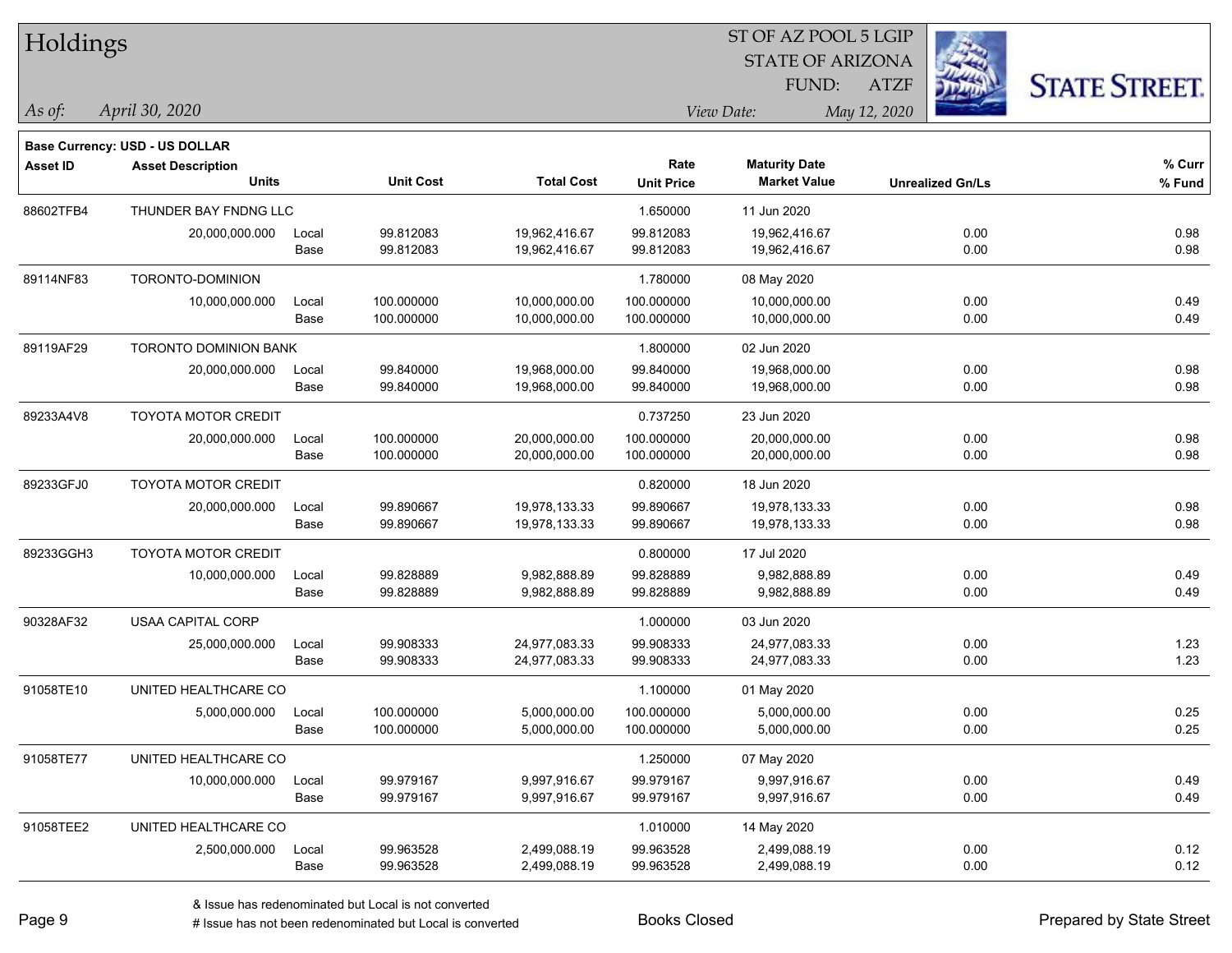| Holdings        |                                                 |       |                  |                   |                   | ST OF AZ POOL 5 LGIP    |              |                         |                      |
|-----------------|-------------------------------------------------|-------|------------------|-------------------|-------------------|-------------------------|--------------|-------------------------|----------------------|
|                 |                                                 |       |                  |                   |                   | <b>STATE OF ARIZONA</b> |              |                         |                      |
|                 |                                                 |       |                  |                   |                   | FUND:                   | <b>ATZF</b>  |                         | <b>STATE STREET.</b> |
| As of:          | April 30, 2020                                  |       |                  |                   |                   | View Date:              | May 12, 2020 |                         |                      |
|                 | Base Currency: USD - US DOLLAR                  |       |                  |                   |                   |                         |              |                         |                      |
| <b>Asset ID</b> | <b>Asset Description</b>                        |       |                  |                   | Rate              | <b>Maturity Date</b>    |              |                         | % Curr               |
|                 | <b>Units</b>                                    |       | <b>Unit Cost</b> | <b>Total Cost</b> | <b>Unit Price</b> | <b>Market Value</b>     |              | <b>Unrealized Gn/Ls</b> | % Fund               |
| 91058TEL6       | UNITED HEALTHCARE CO                            |       |                  |                   | 1.100000          | 20 May 2020             |              |                         |                      |
|                 | 10,000,000.000                                  | Local | 99.941944        | 9,994,194.44      | 99.941944         | 9,994,194.44            |              | 0.00                    | 0.49                 |
|                 |                                                 | Base  | 99.941944        | 9,994,194.44      | 99.941944         | 9,994,194.44            |              | 0.00                    | 0.49                 |
| 91058TFW1       | UNITED HEALTHCARE CO                            |       |                  |                   | 0.900000          | 30 Jun 2020             |              |                         |                      |
|                 | 10,000,000.000                                  | Local | 99.850000        | 9,985,000.00      | 99.850000         | 9,985,000.00            |              | 0.00                    | 0.49                 |
|                 |                                                 | Base  | 99.850000        | 9,985,000.00      | 99.850000         | 9,985,000.00            |              | 0.00                    | 0.49                 |
| 9113A2FW1       | UNITED PARCEL SERVIC                            |       |                  |                   | 1.160000          | 30 Jun 2020             |              |                         |                      |
|                 | 20,000,000.000                                  | Local | 99.806667        | 19,961,333.33     | 99.806667         | 19,961,333.33           |              | 0.00                    | 0.98                 |
|                 |                                                 | Base  | 99.806667        | 19,961,333.33     | 99.806667         | 19,961,333.33           |              | 0.00                    | 0.98                 |
| 9127962M0       | TREASURY BILL 05/20 0.00000                     |       |                  |                   | 0.145600          | 19 May 2020             |              |                         |                      |
|                 | 15,000,000.000                                  | Local | 99.992720        | 14,998,908.00     | 99.992720         | 14,998,908.00           |              | 0.00                    | 0.74                 |
|                 |                                                 | Base  | 99.992720        | 14,998,908.00     | 99.992720         | 14,998,908.00           |              | 0.00                    | 0.74                 |
| 9127962P3       | TREASURY BILL 06/20 0.00000                     |       |                  |                   | 0.101000          | 02 Jun 2020             |              |                         |                      |
|                 | 10,000,000.000                                  | Local | 99.991022        | 9,999,102.22      | 99.991022         | 9,999,102.22            |              | 0.00                    | 0.49                 |
|                 |                                                 | Base  | 99.991022        | 9,999,102.22      | 99.991022         | 9,999,102.22            |              | 0.00                    | 0.49                 |
| 912796SR1       | TREASURY BILL 05/20 0.00000                     |       |                  |                   | 0.102000          | 21 May 2020             |              |                         |                      |
|                 | 10,000,000.000                                  | Local | 99.994333        | 9,999,433.33      | 99.994333         | 9,999,433.33            |              | 0.00                    | 0.49                 |
|                 |                                                 | Base  | 99.994333        | 9,999,433.33      | 99.994333         | 9,999,433.33            |              | 0.00                    | 0.49                 |
| 912796TZ2       | TREASURY BILL 06/20 0.00000                     |       |                  |                   | 0.110000          | 11 Jun 2020             |              |                         |                      |
|                 | 10,000,000.000                                  | Local | 99.987472        | 9,998,747.23      | 99.987472         | 9,998,747.23            |              | 0.00                    | 0.49                 |
|                 |                                                 | Base  | 99.987472        | 9,998,747.23      | 99.987472         | 9,998,747.23            |              | 0.00                    | 0.49                 |
| 912796WW5       | TREASURY BILL 07/20 0.00000                     |       |                  |                   | 0.200000          | 09 Jul 2020             |              |                         |                      |
|                 | 10,000,000.000                                  | Local | 99.961667        | 9,996,166.66      | 99.961667         | 9,996,166.66            |              | 0.00                    | 0.49                 |
|                 |                                                 | Base  | 99.961667        | 9,996,166.66      | 99.961667         | 9,996,166.66            |              | 0.00                    | 0.49                 |
| 912796WY1       | TREASURY BILL 07/20 0.00000                     |       |                  |                   | 0.105500          | 30 Jul 2020             |              |                         |                      |
|                 | 10,000,000.000                                  | Local | 99.973625        | 9,997,362.50      | 99.973625         | 9,997,362.50            |              | 0.00                    | 0.49                 |
|                 |                                                 | Base  | 99.973625        | 9,997,362.50      | 99.973625         | 9,997,362.50            |              | 0.00                    | 0.49                 |
| 921FRK000       | BMO TRIPARTY MTGE CLAS/ISIT/RTRP MATU//20121224 |       |                  |                   | 0.020000          | 01 May 2020             |              |                         |                      |
|                 | 55,966,397.110                                  | Local | 100.000000       | 55,966,397.11     | 100.000000        | 55,966,397.11           |              | 0.00                    | 2.76                 |
|                 |                                                 | Base  | 100.000000       | 55,966,397.11     | 100.000000        | 55,966,397.11           |              | 0.00                    | 2.76                 |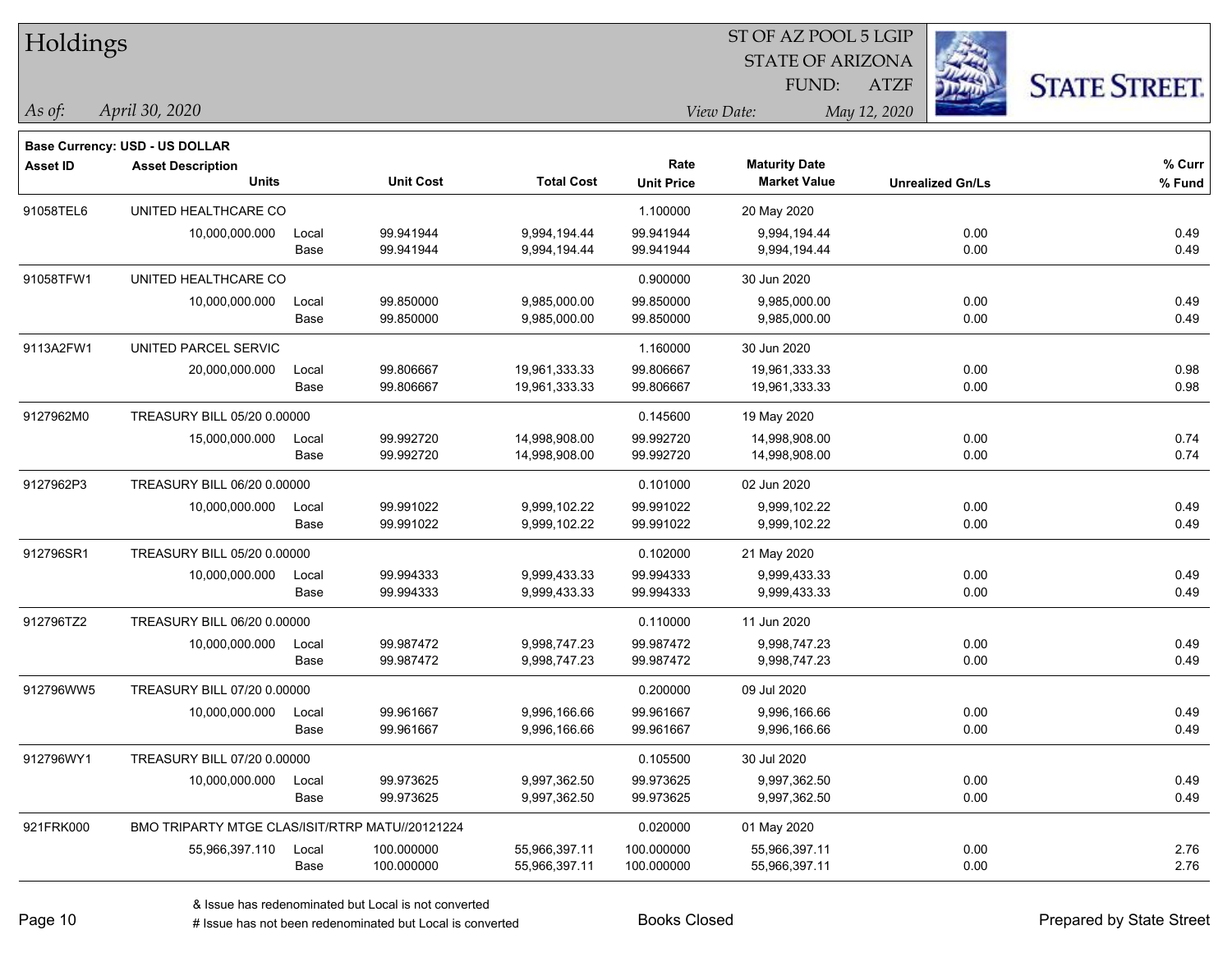| Holdings               |                                                 |       |                                                                                                                   |                   | ST OF AZ POOL 5 LGIP |                         |                         |                          |  |
|------------------------|-------------------------------------------------|-------|-------------------------------------------------------------------------------------------------------------------|-------------------|----------------------|-------------------------|-------------------------|--------------------------|--|
|                        |                                                 |       |                                                                                                                   |                   |                      | <b>STATE OF ARIZONA</b> |                         |                          |  |
|                        |                                                 |       |                                                                                                                   |                   |                      | FUND:                   | <b>ATZF</b>             | <b>STATE STREET.</b>     |  |
| As of:                 | April 30, 2020                                  |       |                                                                                                                   |                   |                      | View Date:              | May 12, 2020            |                          |  |
|                        | Base Currency: USD - US DOLLAR                  |       |                                                                                                                   |                   |                      |                         |                         |                          |  |
| <b>Asset ID</b>        | <b>Asset Description</b>                        |       |                                                                                                                   |                   | Rate                 | <b>Maturity Date</b>    |                         | % Curr                   |  |
|                        | <b>Units</b>                                    |       | <b>Unit Cost</b>                                                                                                  | <b>Total Cost</b> | <b>Unit Price</b>    | <b>Market Value</b>     | <b>Unrealized Gn/Ls</b> | % Fund                   |  |
| 921FRK000              | BMO TRIPARTY MTGE CLAS/ISIT/RTRP MATU//20121224 |       |                                                                                                                   |                   | 0.100000             | 29 May 2020             |                         |                          |  |
|                        | 30,000,000.000                                  | Local | 100.000000                                                                                                        | 30,000,000.00     | 100.000000           | 30,000,000.00           | 0.00                    | 1.48                     |  |
|                        |                                                 | Base  | 100.000000                                                                                                        | 30,000,000.00     | 100.000000           | 30,000,000.00           | 0.00                    | 1.48                     |  |
| 92646KE81              | VICTORY RECEIVABLES                             |       |                                                                                                                   |                   | 1.000000             | 08 May 2020             |                         |                          |  |
|                        | 10,000,000.000                                  | Local | 99.980556                                                                                                         | 9,998,055.56      | 99.980556            | 9,998,055.56            | 0.00                    | 0.49                     |  |
|                        |                                                 | Base  | 99.980556                                                                                                         | 9,998,055.56      | 99.980556            | 9,998,055.56            | 0.00                    | 0.49                     |  |
| 927YHY004              | RBC CAPITAL MARKETS REPO 04/16 VAR              |       |                                                                                                                   |                   | 0.010000             | 01 May 2020             |                         |                          |  |
|                        | 125,000,000.000                                 | Local | 100.000000                                                                                                        | 125,000,000.00    | 100.000000           | 125,000,000.00          | 0.00                    | 6.15                     |  |
|                        |                                                 | Base  | 100.000000                                                                                                        | 125,000,000.00    | 100.000000           | 125,000,000.00          | 0.00                    | 6.15                     |  |
| 930ABD003              | FIDELITY INVESTMENTS MONEY                      |       |                                                                                                                   |                   | 0.000000             | 01 May 2020             |                         |                          |  |
|                        | 80,000,000.000                                  | Local | 100.000000                                                                                                        | 80,000,000.00     | 100.000000           | 80,000,000.00           | 0.00                    | 3.94                     |  |
|                        |                                                 | Base  | 100.000000                                                                                                        | 80,000,000.00     | 100.000000           | 80,000,000.00           | 0.00                    | 3.94                     |  |
| 93114EEN3              | <b>WAL-MART STORES INC</b>                      |       |                                                                                                                   |                   | 0.250000             | 22 May 2020             |                         |                          |  |
|                        | 10,000,000.000                                  | Local | 99.985417                                                                                                         | 9,998,541.66      | 99.985417            | 9,998,541.66            | 0.00                    | 0.49                     |  |
|                        |                                                 | Base  | 99.985417                                                                                                         | 9,998,541.66      | 99.985417            | 9,998,541.66            | 0.00                    | 0.49                     |  |
| 93114EFN2              | <b>WAL-MART STORES INC</b>                      |       |                                                                                                                   |                   | 0.400000             | 22 Jun 2020             |                         |                          |  |
|                        | 15,000,000.000                                  | Local | 99.942222                                                                                                         | 14,991,333.33     | 99.942222            | 14,991,333.33           | 0.00                    | 0.74                     |  |
|                        |                                                 | Base  | 99.942222                                                                                                         | 14,991,333.33     | 99.942222            | 14,991,333.33           | 0.00                    | 0.74                     |  |
| 966VMM002              | <b>JP MORGAN MONEY MARKET</b>                   |       |                                                                                                                   |                   | 0.000000             | 01 May 2020             |                         |                          |  |
|                        | 80,000,000.000                                  | Local | 100.000000                                                                                                        | 80,000,000.00     | 100.000000           | 80,000,000.00           | 0.00                    | 3.94                     |  |
|                        |                                                 | Base  | 100.000000                                                                                                        | 80,000,000.00     | 100.000000           | 80,000,000.00           | 0.00                    | 3.94                     |  |
| 979QRC005              | <b>BANK OF AMERICA REPO</b>                     |       |                                                                                                                   |                   | 0.010000             | 01 May 2020             |                         |                          |  |
|                        | 100,000,000.000                                 | Local | 100.000000                                                                                                        | 100,000,000.00    | 100.000000           | 100,000,000.00          | 0.00                    | 4.92                     |  |
|                        |                                                 | Base  | 100.000000                                                                                                        | 100,000,000.00    | 100.000000           | 100,000,000.00          | 0.00                    | 4.92                     |  |
| <b>US DOLLAR Total</b> |                                                 |       |                                                                                                                   |                   |                      |                         |                         |                          |  |
|                        | 1,759,934,307.910                               | Local |                                                                                                                   | 1,758,461,402.03  |                      | 1,758,746,003.49        | 284,601.46              | 86.60                    |  |
|                        |                                                 | Base  |                                                                                                                   | 1,758,461,402.03  |                      | 1,758,746,003.49        | 284,601.46              | 86.60                    |  |
|                        | <b>CASH EQUIVALENT Total</b>                    |       |                                                                                                                   |                   |                      |                         |                         |                          |  |
|                        | 1,759,934,307.910                               | Base  |                                                                                                                   | 1,758,461,402.03  |                      | 1,758,746,003.49        | 284,601.46              | 86.60                    |  |
| Page 11                |                                                 |       | & Issue has redenominated but Local is not converted<br># Issue has not been redenominated but Local is converted |                   | <b>Books Closed</b>  |                         |                         | Prepared by State Street |  |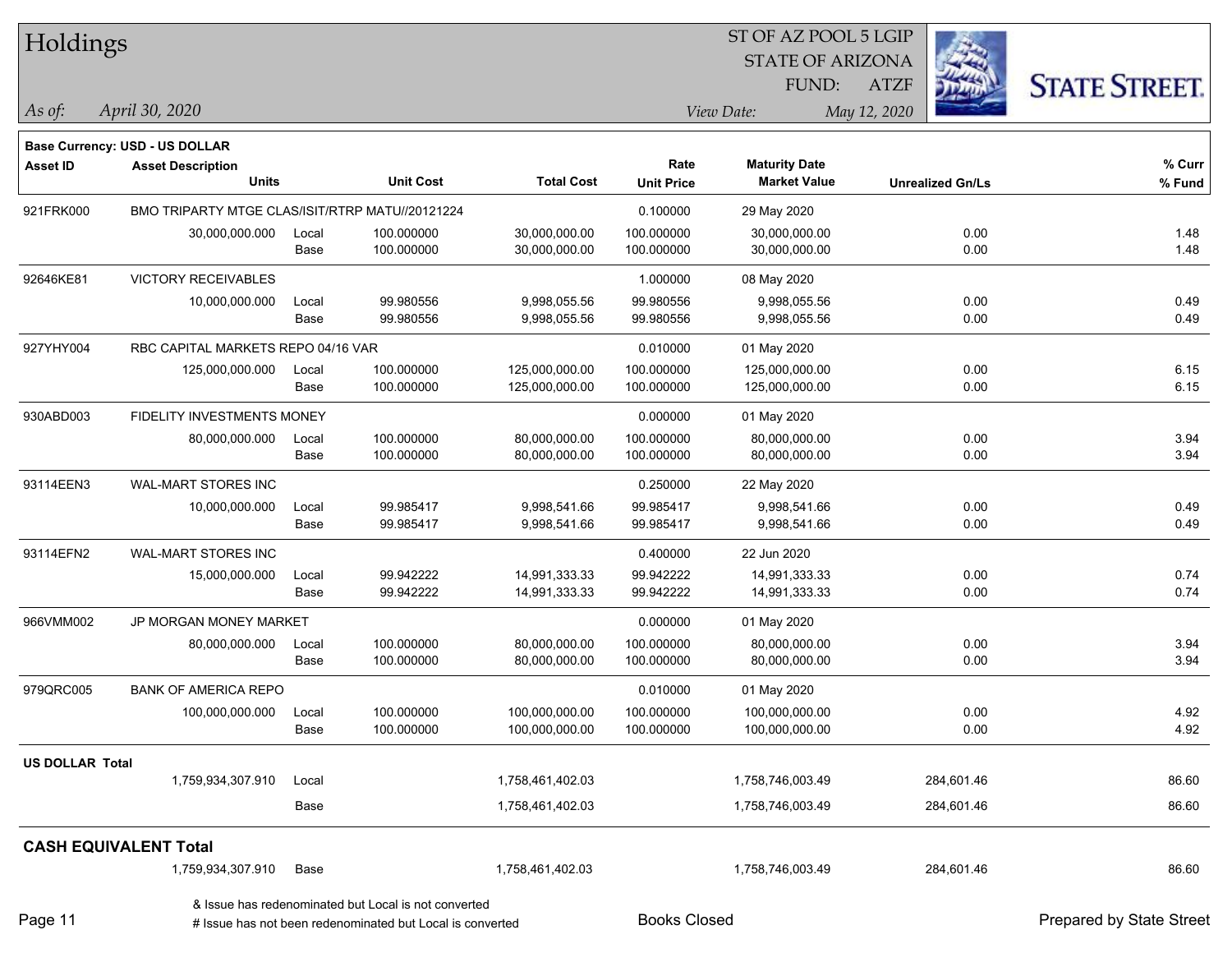| Holdings            |                                                    |       |                                                           |                   |                     | ST OF AZ POOL 5 LGIP    |                         |                          |  |
|---------------------|----------------------------------------------------|-------|-----------------------------------------------------------|-------------------|---------------------|-------------------------|-------------------------|--------------------------|--|
|                     |                                                    |       |                                                           |                   |                     | <b>STATE OF ARIZONA</b> |                         |                          |  |
|                     |                                                    |       |                                                           |                   |                     | FUND:                   | <b>ATZF</b>             | <b>STATE STREET.</b>     |  |
| As of:              | April 30, 2020                                     |       |                                                           |                   |                     | View Date:              | May 12, 2020            |                          |  |
|                     | <b>Base Currency: USD - US DOLLAR</b>              |       |                                                           |                   |                     |                         |                         |                          |  |
| <b>Asset ID</b>     | <b>Asset Description</b>                           |       |                                                           |                   | Rate                | <b>Maturity Date</b>    |                         | % Curr                   |  |
|                     | <b>Units</b>                                       |       | <b>Unit Cost</b>                                          | <b>Total Cost</b> | <b>Unit Price</b>   | <b>Market Value</b>     | <b>Unrealized Gn/Ls</b> | % Fund                   |  |
| <b>FIXED INCOME</b> |                                                    |       |                                                           |                   |                     |                         |                         |                          |  |
| <b>US DOLLAR</b>    |                                                    |       |                                                           |                   |                     |                         | Exchange Rate:          | 1.000000                 |  |
| 14315WAA8           | CARMAX AUTO OWNER TRUST CARMX 2019 4 A1            |       |                                                           |                   | 1.967950            | 16 Nov 2020             |                         |                          |  |
|                     | 1,470,769.160                                      | Local | 100.000000                                                | 1,470,769.16      | 100.020500          | 1,471,070.67            | 301.51                  | 0.07                     |  |
| Original Face:      | 10,000,000.000                                     | Base  | 100.000000                                                | 1,470,769.16      | 100.020500          | 1,471,070.67            | 301.51                  | 0.07                     |  |
| 14315XAA6           | CARMAX AUTO OWNER TRUST CARMX 2020 1 A1            |       |                                                           |                   | 1.776130            | 15 Jan 2021             |                         |                          |  |
|                     | 5,485,053.000                                      | Local | 100.000000                                                | 5,485,053.00      | 100.357320          | 5,504,652.19            | 19,599.19               | 0.27                     |  |
| Original Face:      | 10,000,000.000                                     | Base  | 100.000000                                                | 5,485,053.00      | 100.357320          | 5,504,652.19            | 19,599.19               | 0.27                     |  |
| 36259KAA5           | GM FINANCIAL AUTOMOBILE LEASIN GMALT 2020 1 A1     |       |                                                           |                   | 1.634930            | 22 Feb 2021             |                         |                          |  |
|                     | 8,435,201.190                                      | Local | 100.000000                                                | 8,435,201.19      | 99.797150           | 8,418,090.38            | $-17,110.81$            | 0.41                     |  |
| Original Face:      | 12,500,000.000                                     | Base  | 100.000000                                                | 8,435,201.19      | 99.797150           | 8,418,090.38            | $-17,110.81$            | 0.41                     |  |
| 39154TBA5           | GREAT AMERICA LEASING RECEIVAB GALC 2020 1 A1 144A |       |                                                           |                   | 1.691300            | 15 Feb 2021             |                         |                          |  |
|                     | 3,244,866.080                                      | Local | 100.000000                                                | 3,244,866.08      | 100.106190          | 3,248,311.80            | 3,445.72                | 0.16                     |  |
| Original Face:      | 4,250,000.000                                      | Base  | 100.000000                                                | 3,244,866.08      | 100.106190          | 3,248,311.80            | 3,445.72                | 0.16                     |  |
| 44891JAA6           | HYUNDAI AUTO RECEIVABLES TRUST HART 2019 B A1      |       |                                                           |                   | 1.907130            | 15 Oct 2020             |                         |                          |  |
|                     | 523,766.060                                        | Local | 100.000000                                                | 523,766.06        | 100.016070          | 523,850.23              | 84.17                   | 0.03                     |  |
| Original Face:      | 4,500,000.000                                      | Base  | 100.000000                                                | 523,766.06        | 100.016070          | 523,850.23              | 84.17                   | 0.03                     |  |
| 525ESC1V1           | ESC LEHMAN BRTH HLDH PROD                          |       |                                                           |                   | 1.000000            | 31 Dec 2049             |                         |                          |  |
|                     | 8,800,000.000                                      | Local | 0.230181                                                  | 20,255.96         | 1.120000            | 98,560.00               | 78,304.04               | 0.00                     |  |
|                     |                                                    | Base  | 0.230181                                                  | 20,255.96         | 1.120000            | 98,560.00               | 78,304.04               | 0.00                     |  |
| 9127962K4           | TREASURY BILL 05/20 0.00000                        |       |                                                           |                   |                     | 05 May 2020             |                         |                          |  |
|                     | 20,000,000.000 Local                               |       | 99.999026                                                 | 19,999,805.11     | 99.999472           | 19,999,894.40           | 89.29                   | 0.98                     |  |
|                     |                                                    | Base  | 99.999026                                                 | 19,999,805.11     | 99.999472           | 19,999,894.40           | 89.29                   | 0.98                     |  |
| 9127962L2           | TREASURY BILL 05/20 0.00000                        |       |                                                           |                   | 0.010000            | 12 May 2020             |                         |                          |  |
|                     | 20,000,000.000                                     | Local | 99.995893                                                 | 19,999,178.65     | 99.998014           | 19,999,602.80           | 424.15                  | 0.98                     |  |
|                     |                                                    | Base  | 99.995893                                                 | 19,999,178.65     | 99.998014           | 19,999,602.80           | 424.15                  | 0.98                     |  |
| 9127962N8           | TREASURY BILL 05/20 0.00000                        |       |                                                           |                   |                     | 26 May 2020             |                         |                          |  |
|                     | 10,000,000.000                                     | Local | 99.993055                                                 | 9,999,305.54      | 99.994792           | 9,999,479.20            | 173.66                  | 0.49                     |  |
|                     |                                                    | Base  | 99.993055                                                 | 9,999,305.54      | 99.994792           | 9,999,479.20            | 173.66                  | 0.49                     |  |
|                     |                                                    |       | & Issue has redenominated but Local is not converted      |                   |                     |                         |                         |                          |  |
| Page 12             |                                                    |       | # Issue has not been redenominated but Local is converted |                   | <b>Books Closed</b> |                         |                         | Prepared by State Street |  |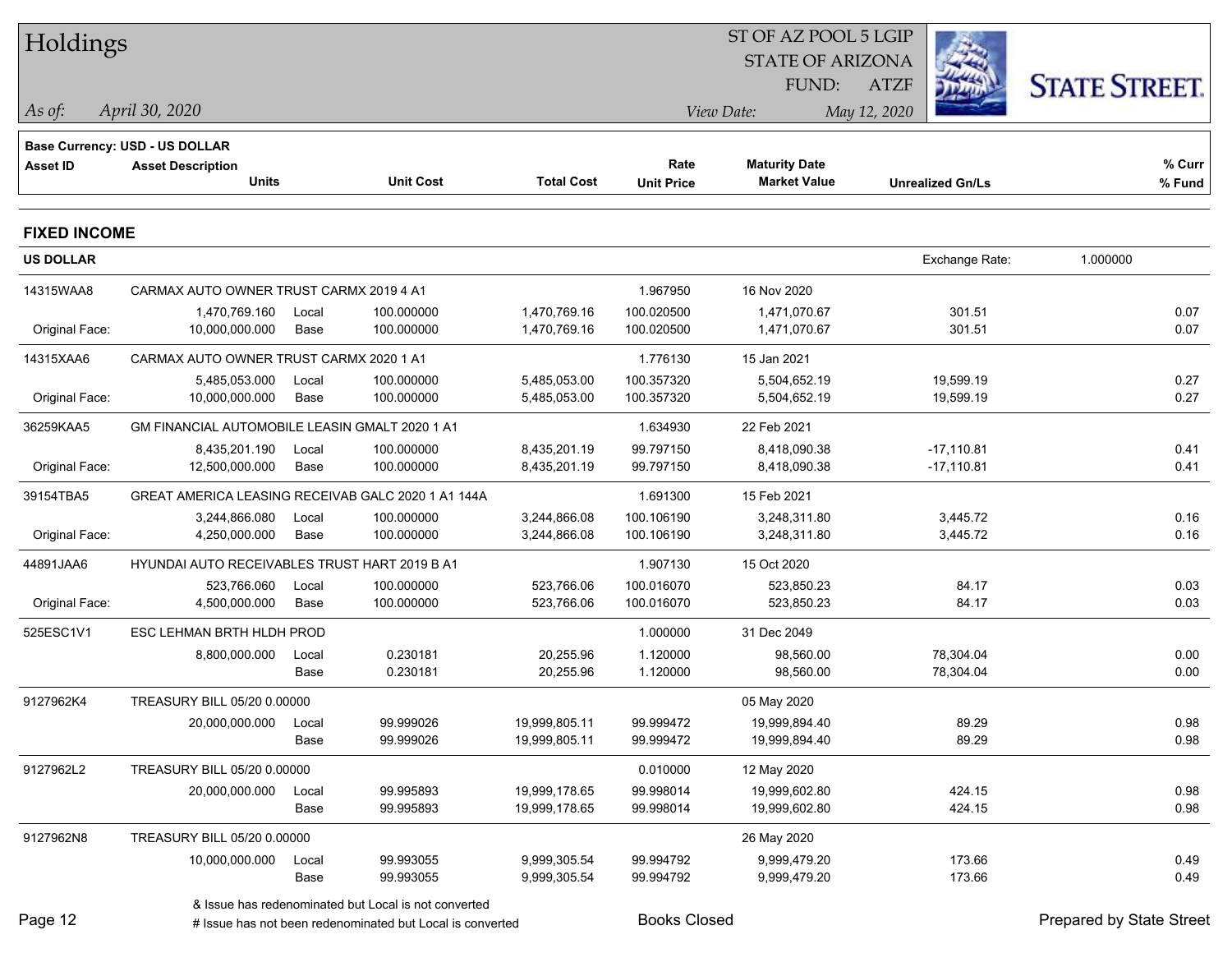Holdings

### STATE OF ARIZONA ATZF ST OF AZ POOL 5 LGIP FUND:



**Base Currency: USD - US DOLLAR**

*April 30, 2020 As of: View Date: May 12, 2020*

| <b>Asset ID</b> | <b>Asset Description</b>     |       |                  |                   | Rate              | <b>Maturity Date</b> |                         | % Curr |
|-----------------|------------------------------|-------|------------------|-------------------|-------------------|----------------------|-------------------------|--------|
|                 | <b>Units</b>                 |       | <b>Unit Cost</b> | <b>Total Cost</b> | <b>Unit Price</b> | <b>Market Value</b>  | <b>Unrealized Gn/Ls</b> | % Fund |
| 9127962P3       | TREASURY BILL 06/20 0.00000  |       |                  |                   | 0.010000          | 02 Jun 2020          |                         |        |
|                 | 20,000,000.000               | Local | 99.992806        | 19,998,561.10     | 99.992667         | 19,998,533.40        | $-27.70$                | 0.98   |
|                 |                              | Base  | 99.992806        | 19,998,561.10     | 99.992667         | 19,998,533.40        | $-27.70$                | 0.98   |
| 9127962T5       | TREASURY BILL 10/20 0.00000  |       |                  |                   | 0.010000          | 29 Oct 2020          |                         |        |
|                 | 10,000,000.000               | Local | 99.927097        | 9,992,709.68      | 99.948465         | 9,994,846.50         | 2,136.82                | 0.49   |
|                 |                              | Base  | 99.927097        | 9,992,709.68      | 99.948465         | 9,994,846.50         | 2,136.82                | 0.49   |
| 9127962U2       | TREASURY BILL 06/20 0.00000  |       |                  |                   | 0.010000          | 09 Jun 2020          |                         |        |
|                 | 20,000,000.000               | Local | 99.982667        | 19,996,533.35     | 99.990927         | 19,998,185.40        | 1,652.05                | 0.98   |
|                 |                              | Base  | 99.982667        | 19,996,533.35     | 99.990927         | 19,998,185.40        | 1,652.05                | 0.98   |
| 9127962V0       | TREASURY BILL 06/20 0.00000  |       |                  |                   |                   | 16 Jun 2020          |                         |        |
|                 | 10,000,000.000               | Local | 99.982111        | 9,998,211.11      | 99.989778         | 9,998,977.80         | 766.69                  | 0.49   |
|                 |                              | Base  | 99.982111        | 9,998,211.11      | 99.989778         | 9,998,977.80         | 766.69                  | 0.49   |
| 9127962W8       | TREASURY BILL 06/20 0.00000  |       |                  |                   |                   | 23 Jun 2020          |                         |        |
|                 | 10,000,000.000               | Local | 99.959072        | 9,995,907.22      | 99.987118         | 9,998,711.80         | 2,804.58                | 0.49   |
|                 |                              | Base  | 99.959072        | 9,995,907.22      | 99.987118         | 9,998,711.80         | 2,804.58                | 0.49   |
| 9127962X6       | TREASURY BILL 06/20 0.00000  |       |                  |                   | 0.010000          | 30 Jun 2020          |                         |        |
|                 | 20,000,000.000               | Local | 99.984833        | 19,996,966.60     | 99.982300         | 19,996,460.00        | $-506.60$               | 0.98   |
|                 |                              | Base  | 99.984833        | 19,996,966.60     | 99.982300         | 19,996,460.00        | $-506.60$               | 0.98   |
| 9127963F4       | CASH MGMT BILL 07/20 0.00000 |       |                  |                   |                   | 21 Jul 2020          |                         |        |
|                 | 10,000,000.000               | Local | 99.952750        | 9,995,275.00      | 99.978625         | 9,997,862.50         | 2,587.50                | 0.49   |
|                 |                              | Base  | 99.952750        | 9,995,275.00      | 99.978625         | 9,997,862.50         | 2,587.50                | 0.49   |
| 912796SZ3       | TREASURY BILL 07/20 0.00000  |       |                  |                   | 0.010000          | 16 Jul 2020          |                         |        |
|                 | 15,000,000.000               | Local | 99.944175        | 14,991,626.26     | 99.979681         | 14,996,952.15        | 5,325.89                | 0.74   |
|                 |                              | Base  | 99.944175        | 14,991,626.26     | 99.979681         | 14,996,952.15        | 5,325.89                | 0.74   |
| 912796TP4       | TREASURY BILL 11/20 0.00000  |       |                  |                   |                   | 05 Nov 2020          |                         |        |
|                 | 10,000,000.000               | Local | 99.933772        | 9,993,377.20      | 99.938639         | 9,993,863.90         | 486.70                  | 0.49   |
|                 |                              | Base  | 99.933772        | 9,993,377.20      | 99.938639         | 9,993,863.90         | 486.70                  | 0.49   |
| 912796TT6       | TREASURY BILL 05/20 0.00000  |       |                  |                   |                   | 07 May 2020          |                         |        |
|                 | 10,000,000.000               | Local | 99.974083        | 9,997,408.34      | 99.999083         | 9,999,908.30         | 2,499.96                | 0.49   |
|                 |                              | Base  | 99.974083        | 9,997,408.34      | 99.999083         | 9,999,908.30         | 2,499.96                | 0.49   |

& Issue has redenominated but Local is not converted

# Issue has not been redenominated but Local is converted Books Closed Prepared by State Street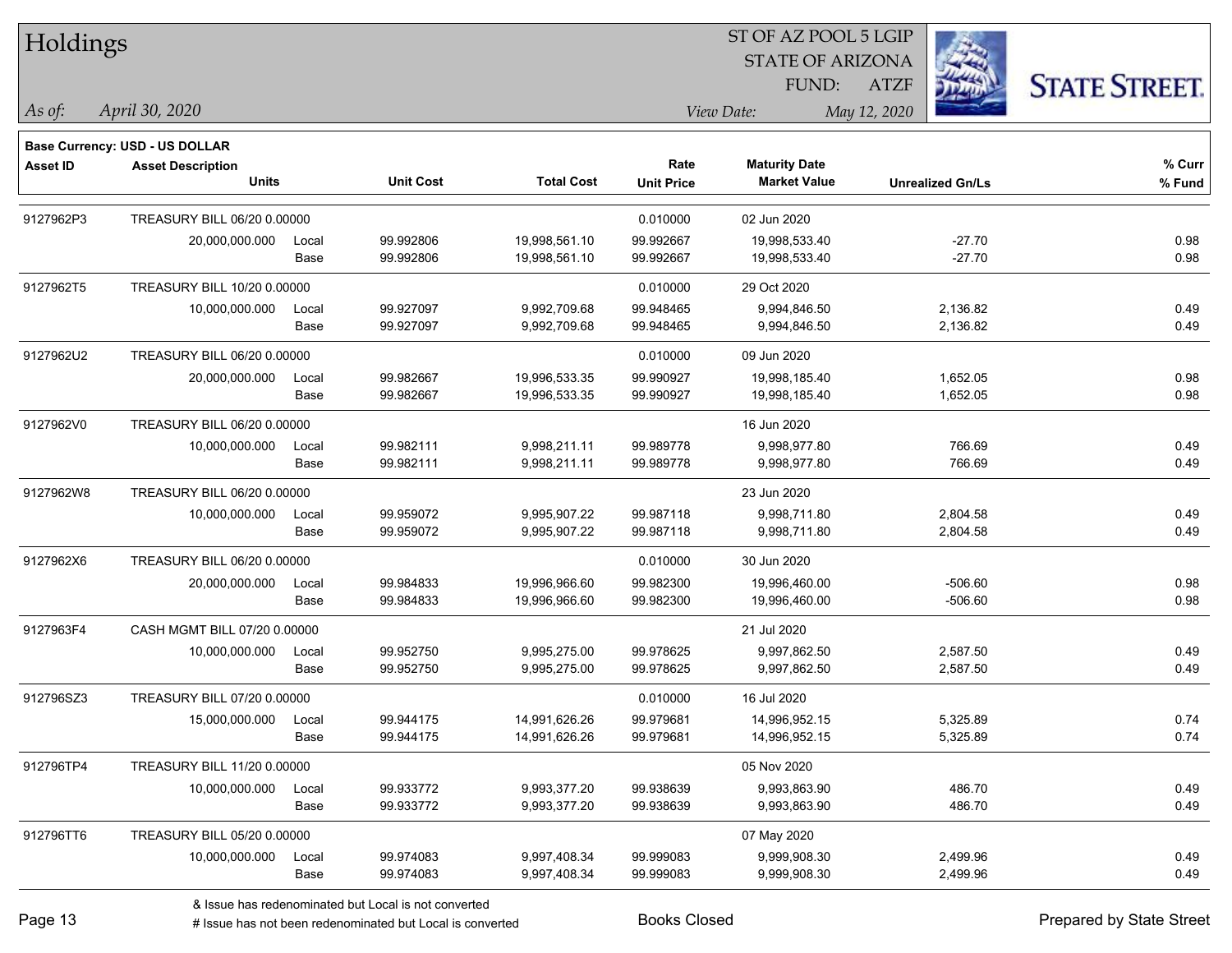| Holdings                  |                                                |               |                          |                                | ST OF AZ POOL 5 LGIP      |                                             |                         |                      |
|---------------------------|------------------------------------------------|---------------|--------------------------|--------------------------------|---------------------------|---------------------------------------------|-------------------------|----------------------|
|                           |                                                |               |                          |                                |                           | <b>STATE OF ARIZONA</b>                     |                         |                      |
|                           |                                                |               |                          |                                |                           | FUND:                                       | <b>ATZF</b>             | <b>STATE STREET.</b> |
| As of:                    | April 30, 2020                                 |               |                          |                                |                           | View Date:                                  | May 12, 2020            |                      |
|                           | Base Currency: USD - US DOLLAR                 |               |                          |                                |                           |                                             |                         |                      |
| <b>Asset ID</b>           | <b>Asset Description</b><br><b>Units</b>       |               | <b>Unit Cost</b>         | <b>Total Cost</b>              | Rate<br><b>Unit Price</b> | <b>Maturity Date</b><br><b>Market Value</b> | <b>Unrealized Gn/Ls</b> | % Curr<br>$%$ Fund   |
| 912796TW9                 | TREASURY BILL 05/20 0.00000                    |               |                          |                                | 0.010000                  | 28 May 2020                                 |                         |                      |
|                           | 10,000,000.000                                 | Local<br>Base | 99.883375<br>99.883375   | 9,988,337.51<br>9,988,337.51   | 99.995875<br>99.995875    | 9,999,587.50<br>9,999,587.50                | 11,249.99<br>11,249.99  | 0.49<br>0.49         |
| 912796TX7                 | TREASURY BILL 06/20 0.00000                    |               |                          |                                | 0.010000                  | 04 Jun 2020                                 |                         |                      |
|                           | 10,000,000.000                                 | Local<br>Base | 99.852431<br>99.852431   | 9,985,243.05<br>9,985,243.05   | 99.991264<br>99.991264    | 9,999,126.40<br>9,999,126.40                | 13,883.35<br>13,883.35  | 0.49<br>0.49         |
| 912796UA5                 | TREASURY BILL 06/20 0.00000                    |               |                          |                                | 0.010000                  | 25 Jun 2020                                 |                         |                      |
|                           | 10,000,000.000                                 | Local<br>Base | 99.762431<br>99.762431   | 9,976,243.05<br>9,976,243.05   | 99.989497<br>99.989497    | 9,998,949.70<br>9,998,949.70                | 22,706.65<br>22,706.65  | 0.49<br>0.49         |
| 912796WW5                 | TREASURY BILL 07/20 0.00000                    |               |                          |                                |                           | 09 Jul 2020                                 |                         |                      |
|                           | 5,000,000.000                                  | Local<br>Base | 99.974604<br>99.974604   | 4,998,730.21<br>4,998,730.21   | 99.982750<br>99.982750    | 4,999,137.50<br>4,999,137.50                | 407.29<br>407.29        | 0.25<br>0.25         |
| 912796WY1                 | TREASURY BILL 07/20 0.00000                    |               |                          |                                |                           | 30 Jul 2020                                 |                         |                      |
|                           | 10,000,000.000                                 | Local<br>Base | 99.970000<br>99.970000   | 9,997,000.03<br>9,997,000.03   | 99.976250<br>99.976250    | 9,997,625.00<br>9,997,625.00                | 624.97<br>624.97        | 0.49<br>0.49         |
| 912796WZ8                 | TREASURY BILL 08/20 0.00000                    |               |                          |                                |                           | 06 Aug 2020                                 |                         |                      |
|                           | 10,000,000.000                                 | Local<br>Base | 99.972068<br>99.972068   | 9,997,206.80<br>9,997,206.80   | 99.971035<br>99.971035    | 9,997,103.50<br>9,997,103.50                | $-103.30$<br>$-103.30$  | 0.49<br>0.49         |
| 98163MAA6                 | WORLD OMNI AUTO RECEIVABLES TR WOART 2020 A A1 |               |                          |                                | 1.049220                  | 15 Mar 2021                                 |                         |                      |
| Original Face:            | 12,922,424.380<br>20,000,000.000               | Local<br>Base | 100.000000<br>100.000000 | 12,922,424.38<br>12,922,424.38 | 100.056420<br>100.056420  | 12,929,715.21<br>12,929,715.21              | 7,290.83<br>7,290.83    | 0.64<br>0.64         |
| <b>US DOLLAR Total</b>    |                                                |               |                          |                                |                           |                                             |                         |                      |
|                           | 280,882,079.870                                | Local         |                          | 271,999,961.64                 |                           | 272,159,058.23                              | 159,096.59              | 13.40                |
| Original Face:            | 61,250,000.000                                 | Base          |                          | 271,999,961.64                 |                           | 272,159,058.23                              | 159,096.59              | 13.40                |
| <b>FIXED INCOME Total</b> |                                                |               |                          |                                |                           |                                             |                         |                      |
| Original Face:            | 280,882,079.870<br>61,250,000.000              | Base          |                          | 271,999,961.64                 |                           | 272,159,058.23                              | 159,096.59              | 13.40                |

Page 14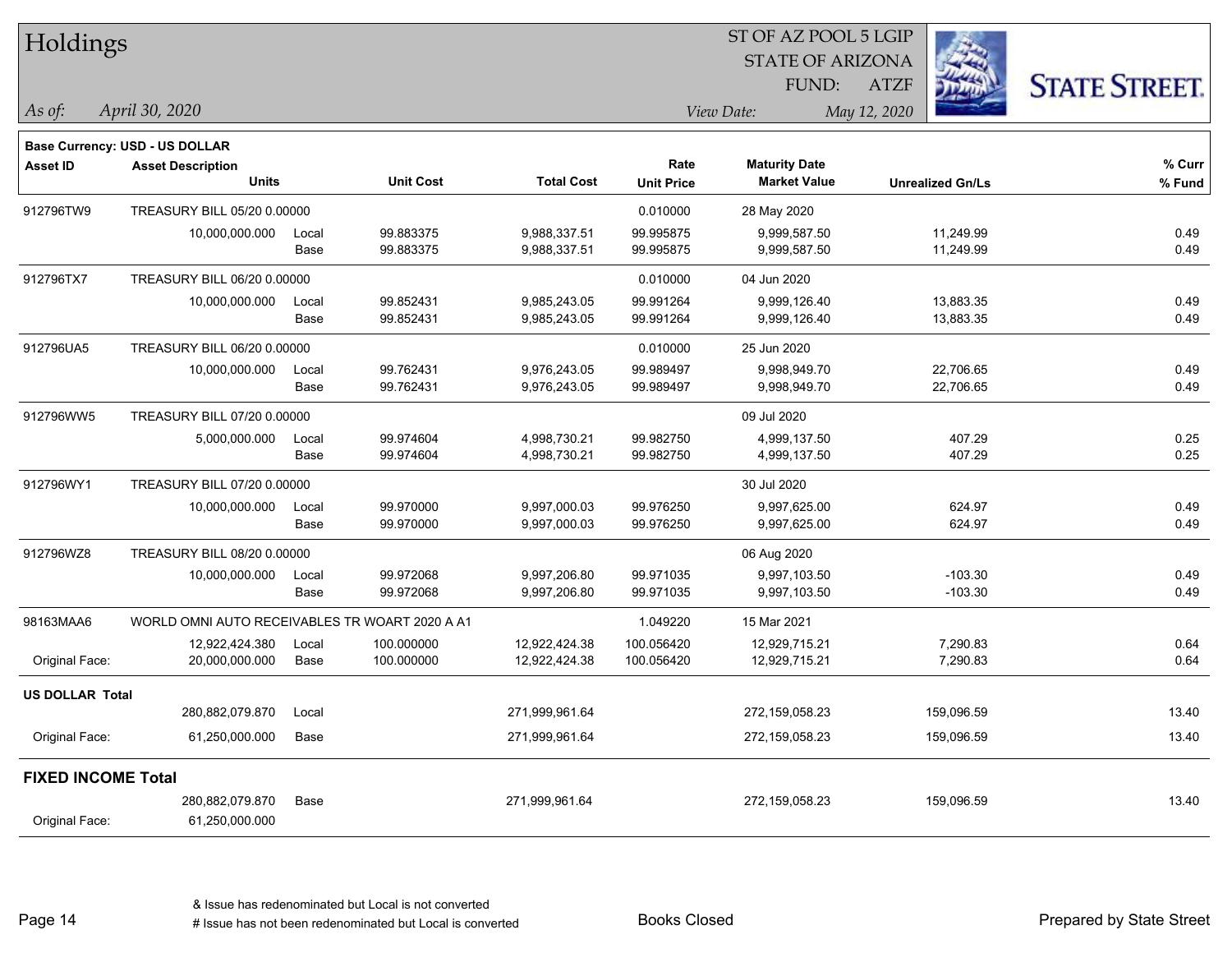| Holdings                                                                                      |                  |                   |                           | ST OF AZ POOL 5 LGIP<br><b>STATE OF ARIZONA</b> |                             |                         |                      |
|-----------------------------------------------------------------------------------------------|------------------|-------------------|---------------------------|-------------------------------------------------|-----------------------------|-------------------------|----------------------|
| April 30, 2020<br>$ $ As of:                                                                  |                  |                   |                           | FUND:<br>View Date:                             | <b>ATZF</b><br>May 12, 2020 |                         | <b>STATE STREET.</b> |
| <b>Base Currency: USD - US DOLLAR</b><br>Asset ID<br><b>Asset Description</b><br><b>Units</b> | <b>Unit Cost</b> | <b>Total Cost</b> | Rate<br><b>Unit Price</b> | <b>Maturity Date</b><br><b>Market Value</b>     |                             | <b>Unrealized Gn/Ls</b> | % Curr<br>% Fund     |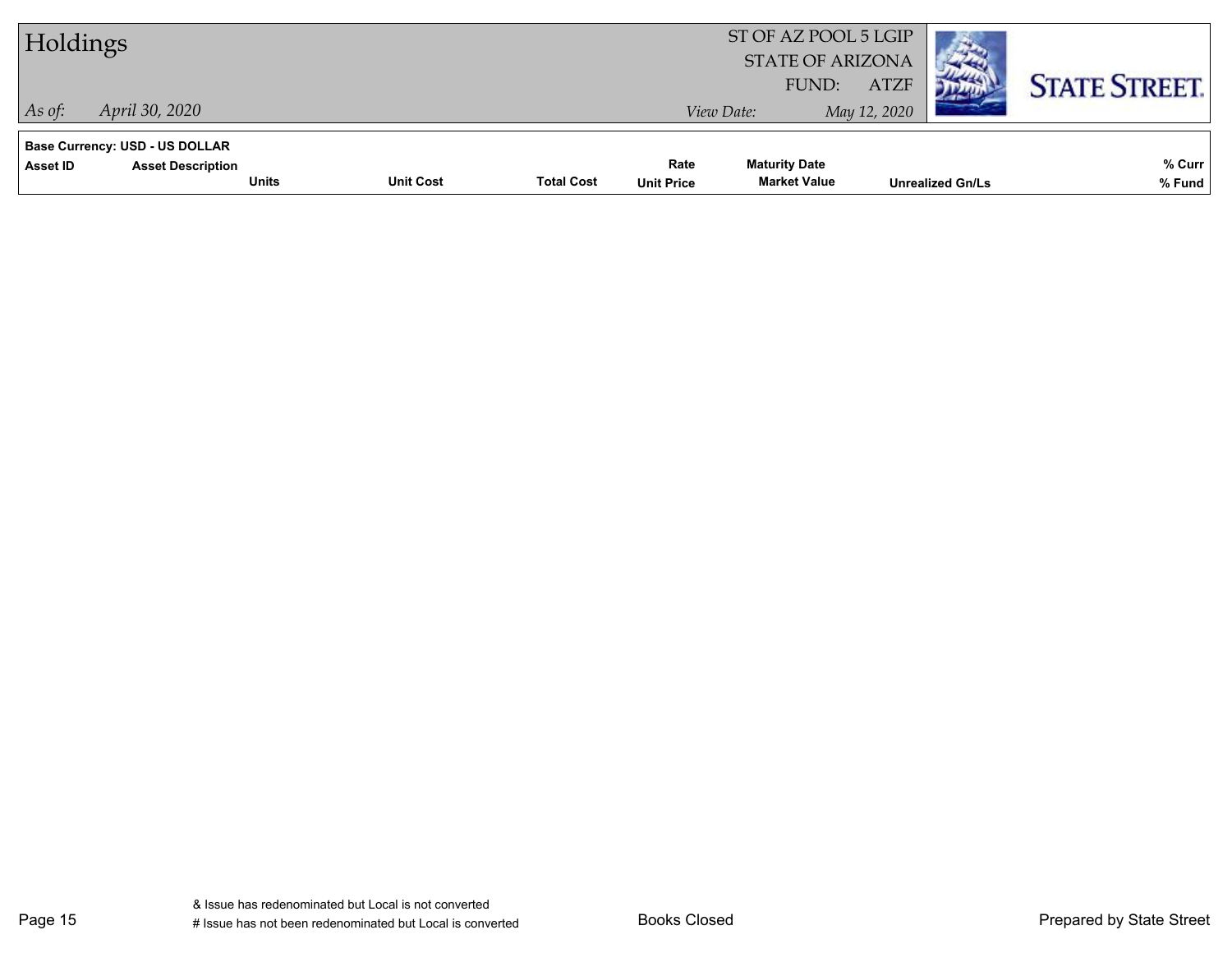| Holdings          |                                          |      |                  |                   |                           | ST OF AZ POOL 5 LGIP<br><b>STATE OF ARIZONA</b><br><b>ATZF</b><br>FUND: |                         |  | <b>STATE STREET.</b> |
|-------------------|------------------------------------------|------|------------------|-------------------|---------------------------|-------------------------------------------------------------------------|-------------------------|--|----------------------|
| $\vert$ As of:    | April 30, 2020                           |      |                  |                   |                           | View Date:                                                              | May 12, 2020            |  |                      |
|                   | <b>Base Currency: USD - US DOLLAR</b>    |      |                  |                   |                           |                                                                         |                         |  |                      |
| Asset ID          | <b>Asset Description</b><br><b>Units</b> |      | <b>Unit Cost</b> | <b>Total Cost</b> | Rate<br><b>Unit Price</b> | <b>Maturity Date</b><br><b>Market Value</b>                             | <b>Unrealized Gn/Ls</b> |  | % Curr<br>% Fund     |
| <b>FUND Total</b> |                                          |      |                  |                   |                           |                                                                         |                         |  |                      |
| Original Face:    | 2,040,896,484.830<br>61,250,000.000      | Base |                  | 2,030,541,460.72  |                           | 2,030,985,158.77                                                        | 443,698.05              |  | 100.00               |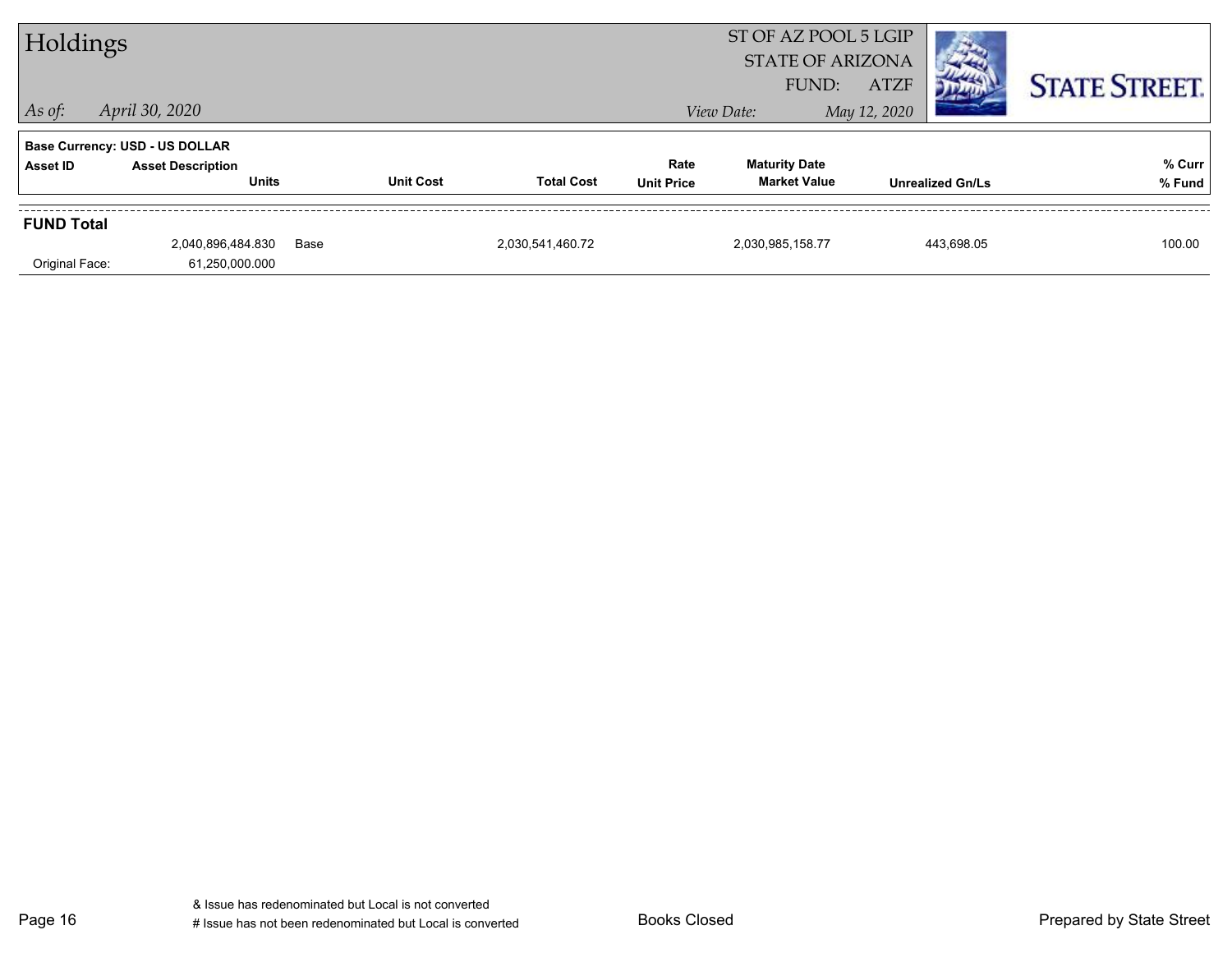## Holdings

### Currency Summary

*As of: April 30, 2020*

### ST OF AZ POOL 5 LGIP STATE OF ARIZONAATZF FUND:



*View Date:May 12, 2020*

| Dase Currency.COD - OO DOLLAR |                   |       |                   |                     | % Currency |                         |                          |                           |
|-------------------------------|-------------------|-------|-------------------|---------------------|------------|-------------------------|--------------------------|---------------------------|
|                               | <b>Units</b>      |       | <b>Total Cost</b> | <b>Market Value</b> | % Fund     | <b>Unreal Sec Gn/Ls</b> | <b>Unreal Curr Gn/Ls</b> | <b>Total Unreal Gn/Ls</b> |
| <b>US DOLLAR</b>              |                   |       |                   |                     |            |                         | Exchange Rate:           | 1.000000                  |
| <b>CASH</b>                   |                   |       |                   |                     |            |                         |                          |                           |
|                               | 80,097.050        | Local | 80,097.05         | 80,097.05           | 0.00       | 0.00                    |                          | 0.00                      |
|                               |                   | Base  | 80,097.05         | 80,097.05           | 0.00       | 0.00                    | 0.00                     | 0.00                      |
| <b>CASH EQUIVALENT</b>        |                   |       |                   |                     |            |                         |                          |                           |
|                               | 1,759,934,307.910 | Local | 1,758,461,402.03  | 1,758,746,003.49    | 86.60      | 284,601.46              |                          | 284,601.46                |
|                               |                   | Base  | 1,758,461,402.03  | 1,758,746,003.49    | 86.60      | 284,601.46              | 0.00                     | 284,601.46                |
| <b>FIXED INCOME</b>           |                   |       |                   |                     |            |                         |                          |                           |
|                               | 280,882,079.870   | Local | 271,999,961.64    | 272,159,058.23      | 13.40      | 159,096.59              |                          | 159,096.59                |
| Original Face:                | 61,250,000.000    | Base  | 271,999,961.64    | 272,159,058.23      | 13.40      | 159,096.59              | 0.00                     | 159,096.59                |
| <b>US DOLLAR Total</b>        |                   |       |                   |                     |            |                         |                          |                           |
|                               | 2,040,896,484.830 | Local | 2,030,541,460.72  | 2,030,985,158.77    | 100.00     | 443,698.05              |                          | 443,698.05                |
| Original Face:                | 61,250,000.000    | Base  | 2,030,541,460.72  | 2,030,985,158.77    | 100.00     | 443,698.05              | 0.00                     | 443,698.05                |
| <b>FUND Total</b>             |                   |       |                   |                     |            |                         |                          |                           |
|                               | 2,040,896,484.830 | Base  | 2,030,541,460.72  | 2,030,985,158.77    | 100.00     | 443,698.05              | 0.00                     | 443,698.05                |
| Original Face:                | 61,250,000.000    |       |                   |                     |            |                         |                          |                           |
|                               |                   |       |                   |                     |            |                         |                          |                           |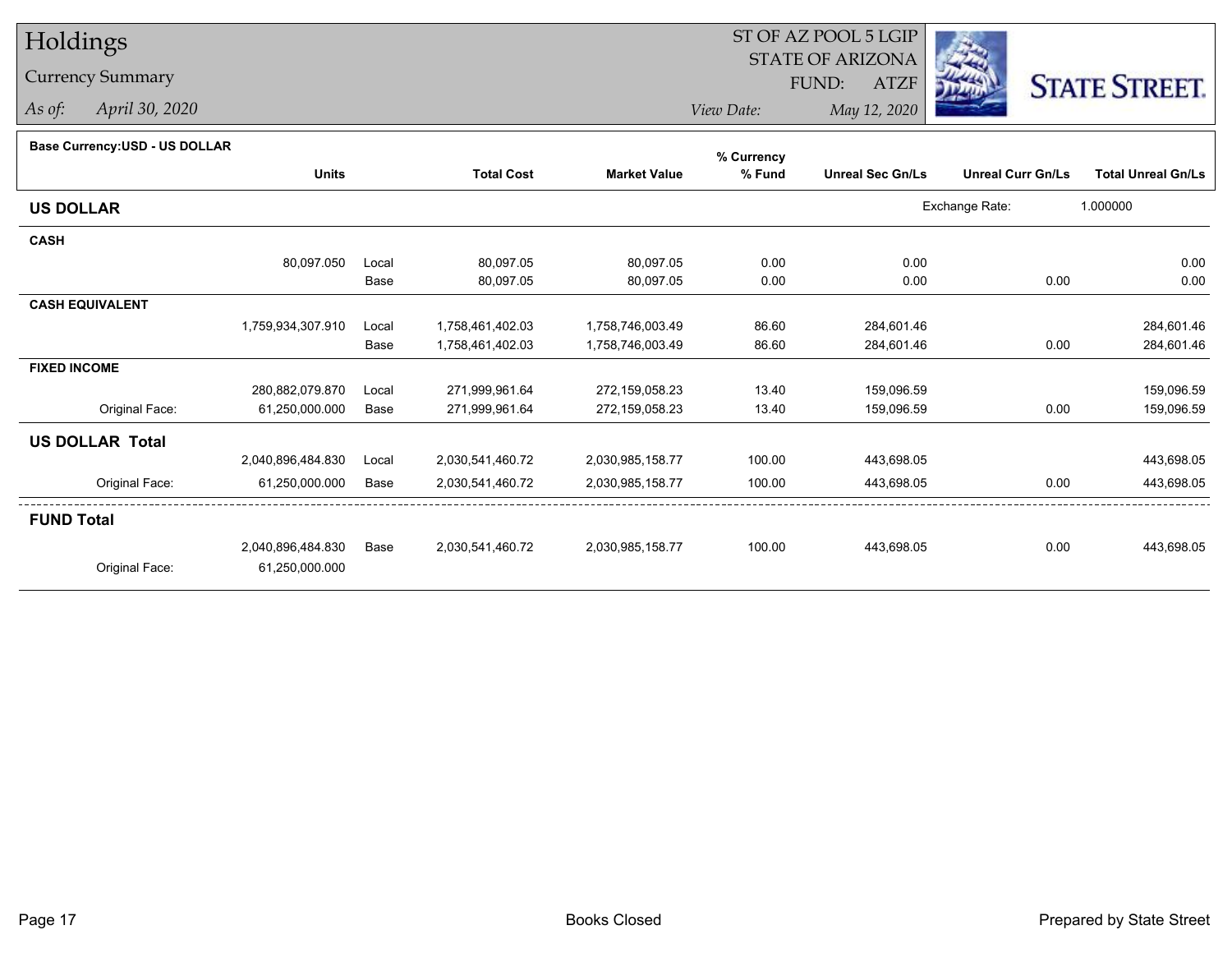| Holdings             |                                       |                   |                     | ST OF AZ POOL 5 LGIP |                                                 |                          |                           |
|----------------------|---------------------------------------|-------------------|---------------------|----------------------|-------------------------------------------------|--------------------------|---------------------------|
| <b>Asset Summary</b> |                                       |                   |                     |                      | <b>STATE OF ARIZONA</b><br><b>ATZF</b><br>FUND: |                          | <b>STATE STREET.</b>      |
| As of:               | April 30, 2020                        |                   |                     | View Date:           | May 12, 2020                                    |                          |                           |
|                      | <b>Base Currency: USD - US DOLLAR</b> |                   |                     |                      |                                                 |                          |                           |
|                      | <b>Units</b>                          | <b>Total Cost</b> | <b>Market Value</b> | % Fund               | <b>Unreal Sec Gn/Ls</b>                         | <b>Unreal Curr Gn/Ls</b> | <b>Total Unreal Gn/Ls</b> |
| <b>CASH</b>          |                                       |                   |                     |                      |                                                 |                          |                           |
| <b>US DOLLAR</b>     | 80,097.050                            | 80,097.05         | 80,097.05           | 0.00                 | 0.00                                            | 0.00                     | 0.00                      |
| <b>CASH Total</b>    | 80,097.050                            | 80,097.05         | 80,097.05           | 0.00                 | 0.00                                            | 0.00                     | 0.00                      |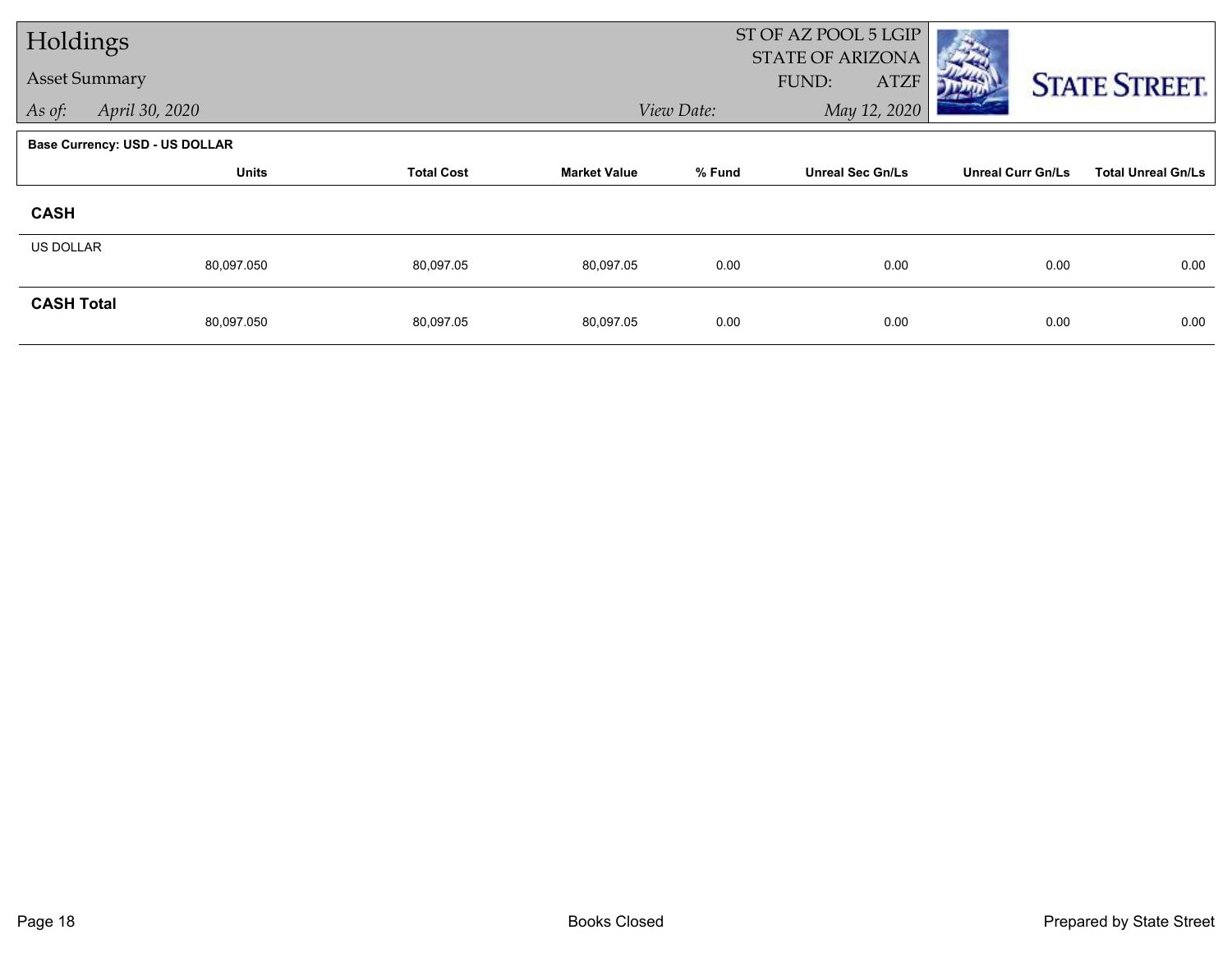| Holdings  |                                                   |                   |                     | ST OF AZ POOL 5 LGIP<br><b>STATE OF ARIZONA</b> |                         |                          |                           |  |
|-----------|---------------------------------------------------|-------------------|---------------------|-------------------------------------------------|-------------------------|--------------------------|---------------------------|--|
|           | <b>Asset Summary</b>                              |                   |                     |                                                 | <b>ATZF</b><br>FUND:    |                          | <b>STATE STREET.</b>      |  |
| As of:    | April 30, 2020                                    |                   |                     | View Date:                                      | May 12, 2020            |                          |                           |  |
|           | <b>Base Currency: USD - US DOLLAR</b>             |                   |                     |                                                 |                         |                          |                           |  |
|           | <b>Units</b>                                      | <b>Total Cost</b> | <b>Market Value</b> | % Fund                                          | <b>Unreal Sec Gn/Ls</b> | <b>Unreal Curr Gn/Ls</b> | <b>Total Unreal Gn/Ls</b> |  |
|           | <b>CASH EQUIVALENT</b>                            |                   |                     |                                                 |                         |                          |                           |  |
| US DOLLAR |                                                   |                   |                     |                                                 |                         |                          |                           |  |
|           | 1,759,934,307.910                                 | 1,758,461,402.03  | 1,758,746,003.49    | 86.60                                           | 284,601.46              | 0.00                     | 284,601.46                |  |
|           | <b>CASH EQUIVALENT Total</b><br>1,759,934,307.910 | 1,758,461,402.03  | 1,758,746,003.49    | 86.60                                           | 284,601.46              | 0.00                     | 284,601.46                |  |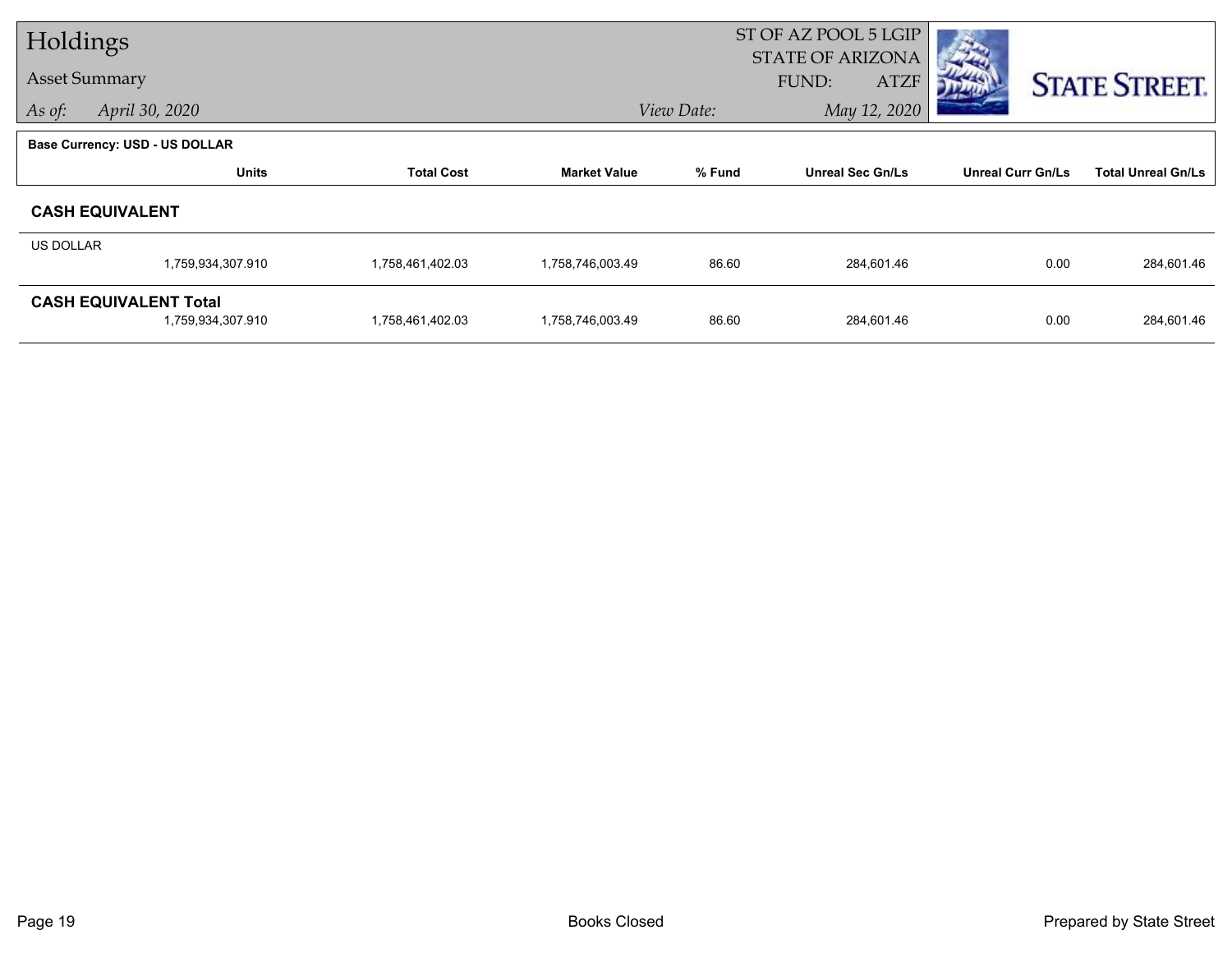| Holdings  |                                              |                   |                     | ST OF AZ POOL 5 LGIP<br><b>STATE OF ARIZONA</b> |                             |                          |                           |  |  |
|-----------|----------------------------------------------|-------------------|---------------------|-------------------------------------------------|-----------------------------|--------------------------|---------------------------|--|--|
|           | <b>Asset Summary</b>                         |                   |                     |                                                 | <b>ATZF</b><br><b>FUND:</b> |                          | <b>STATE STREET.</b>      |  |  |
| As of:    | April 30, 2020                               |                   |                     | View Date:                                      | May 12, 2020                |                          |                           |  |  |
|           | <b>Base Currency: USD - US DOLLAR</b>        |                   |                     |                                                 |                             |                          |                           |  |  |
|           | <b>Units</b>                                 | <b>Total Cost</b> | <b>Market Value</b> | % Fund                                          | <b>Unreal Sec Gn/Ls</b>     | <b>Unreal Curr Gn/Ls</b> | <b>Total Unreal Gn/Ls</b> |  |  |
|           | <b>FIXED INCOME</b>                          |                   |                     |                                                 |                             |                          |                           |  |  |
| US DOLLAR |                                              |                   |                     |                                                 |                             |                          |                           |  |  |
|           | 280,882,079.870                              | 271,999,961.64    | 272,159,058.23      | 13.40                                           | 159,096.59                  | 0.00                     | 159,096.59                |  |  |
|           | <b>FIXED INCOME Total</b><br>280,882,079.870 | 271,999,961.64    | 272,159,058.23      | 13.40                                           | 159,096.59                  | 0.00                     | 159,096.59                |  |  |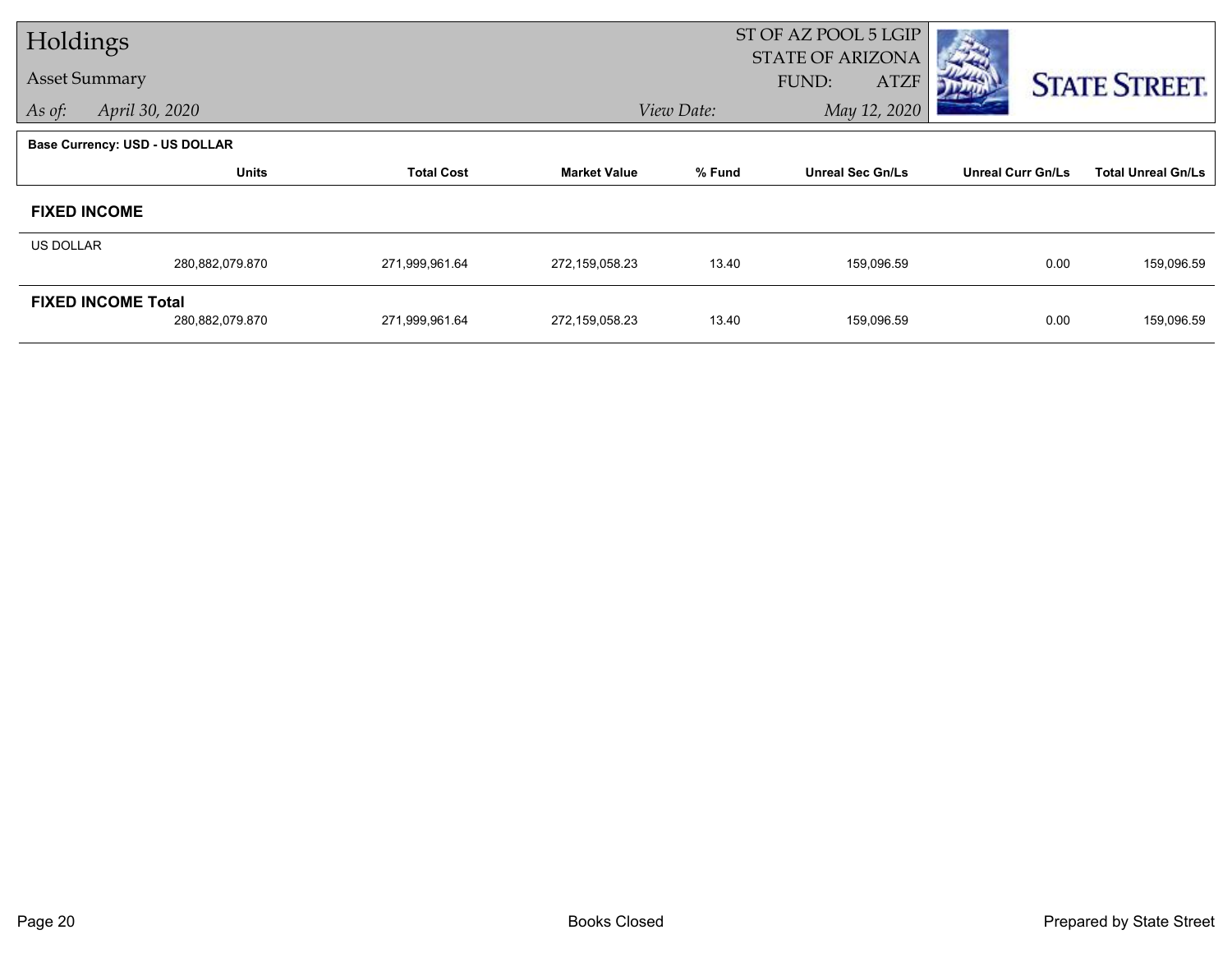| Holdings             |                                       |                   |                     |            | ST OF AZ POOL 5 LGIP<br><b>STATE OF ARIZONA</b> |                          |                           |  |
|----------------------|---------------------------------------|-------------------|---------------------|------------|-------------------------------------------------|--------------------------|---------------------------|--|
| <b>Asset Summary</b> |                                       |                   |                     |            | FUND:<br><b>ATZF</b>                            |                          | <b>STATE STREET.</b>      |  |
| As of:               | April 30, 2020                        |                   |                     | View Date: | May 12, 2020                                    |                          |                           |  |
|                      | <b>Base Currency: USD - US DOLLAR</b> |                   |                     |            |                                                 |                          |                           |  |
|                      | <b>Units</b>                          | <b>Total Cost</b> | <b>Market Value</b> | % Fund     | <b>Unreal Sec Gn/Ls</b>                         | <b>Unreal Curr Gn/Ls</b> | <b>Total Unreal Gn/Ls</b> |  |
| <b>FUND Total</b>    |                                       |                   |                     |            |                                                 |                          |                           |  |
|                      | 2,040,896,484.830                     | 2,030,541,460.72  | 2,030,985,158.77    | 100.00     | 443.698.05                                      | 0.00                     | 443.698.05                |  |